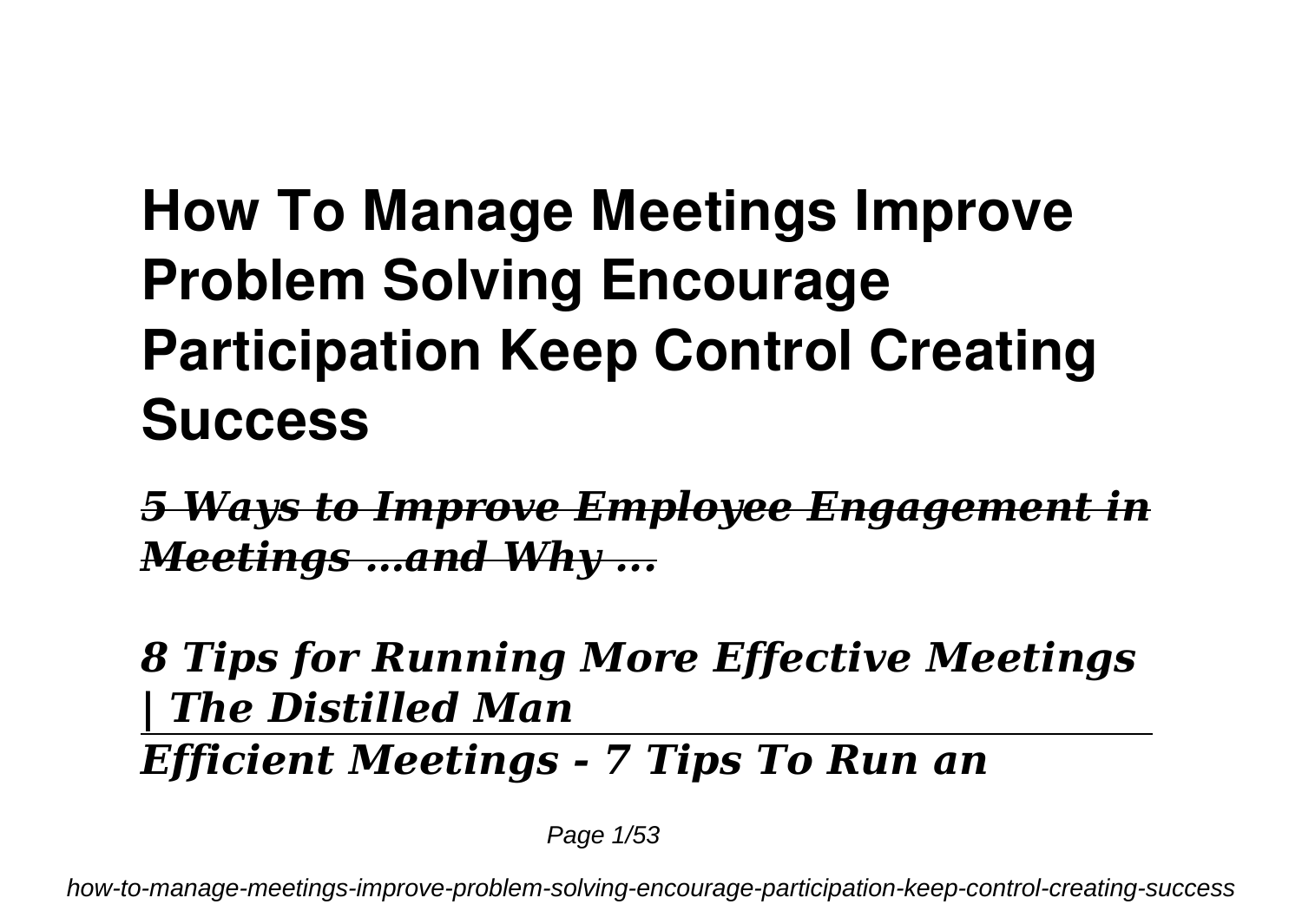*Effective Meeting How to Write Meeting Minutes Four Ways to Improve a Meeting Effective Meetings - How to Lead Great Meetings How to organize an effective meeting? Effective Meetings: Level 10 Meeting for Entrepreneurial Leadership Teams Learn how to manage people and be a better leader How to Manage a Meeting How to Ace a Job Interview: 10 Crucial Tips \"How to Get a Meeting with Anyone\" by Stu Heinecke - BOOK SUMMARY 6 Secrets Of Effective Meetings Stop trying so hard. Achieve more by doing less. | Bethany* Page 2/53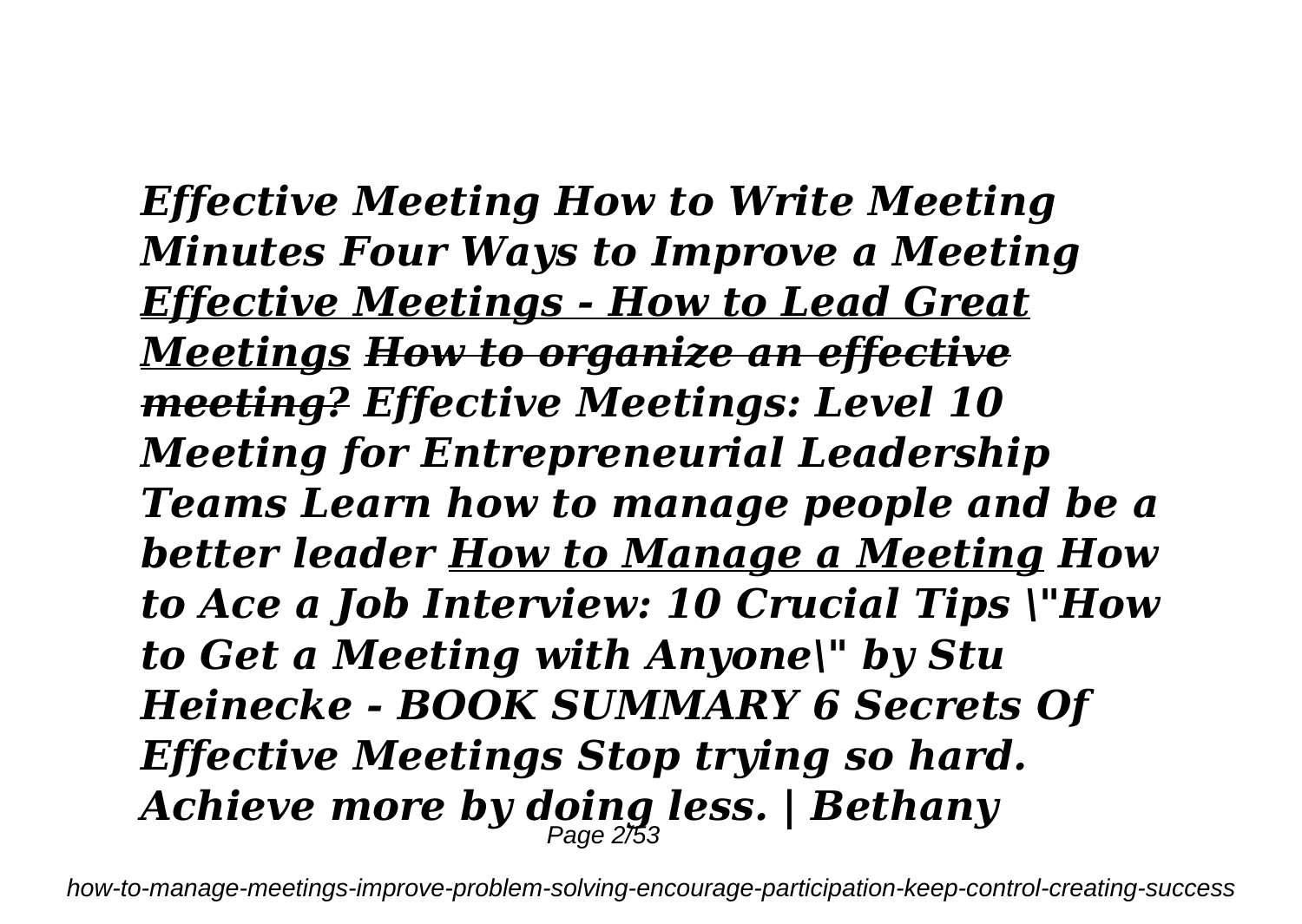### *Butzer | TEDxUNYP This Is How Successful People Manage Their Time Three Steps to Transform Your Life | Lena Kay | TEDxNishtiman*

*Speak like a Manager: Verbs 1How I take notes - Tips for neat and efficient note taking | Studytee 3 Ways to Overcome Anxiety | Olivia Remes | TEDxKlagenfurt HOW TO INCREASE WILLPOWER - THE WILLPOWER INSTINCT BY KELLY MCGONIGAL ANIMATED BOOK REVIEW How to be a great MC - Emcee - Master of Ceremonies #1 \"Secrets to a Great* Page 3/53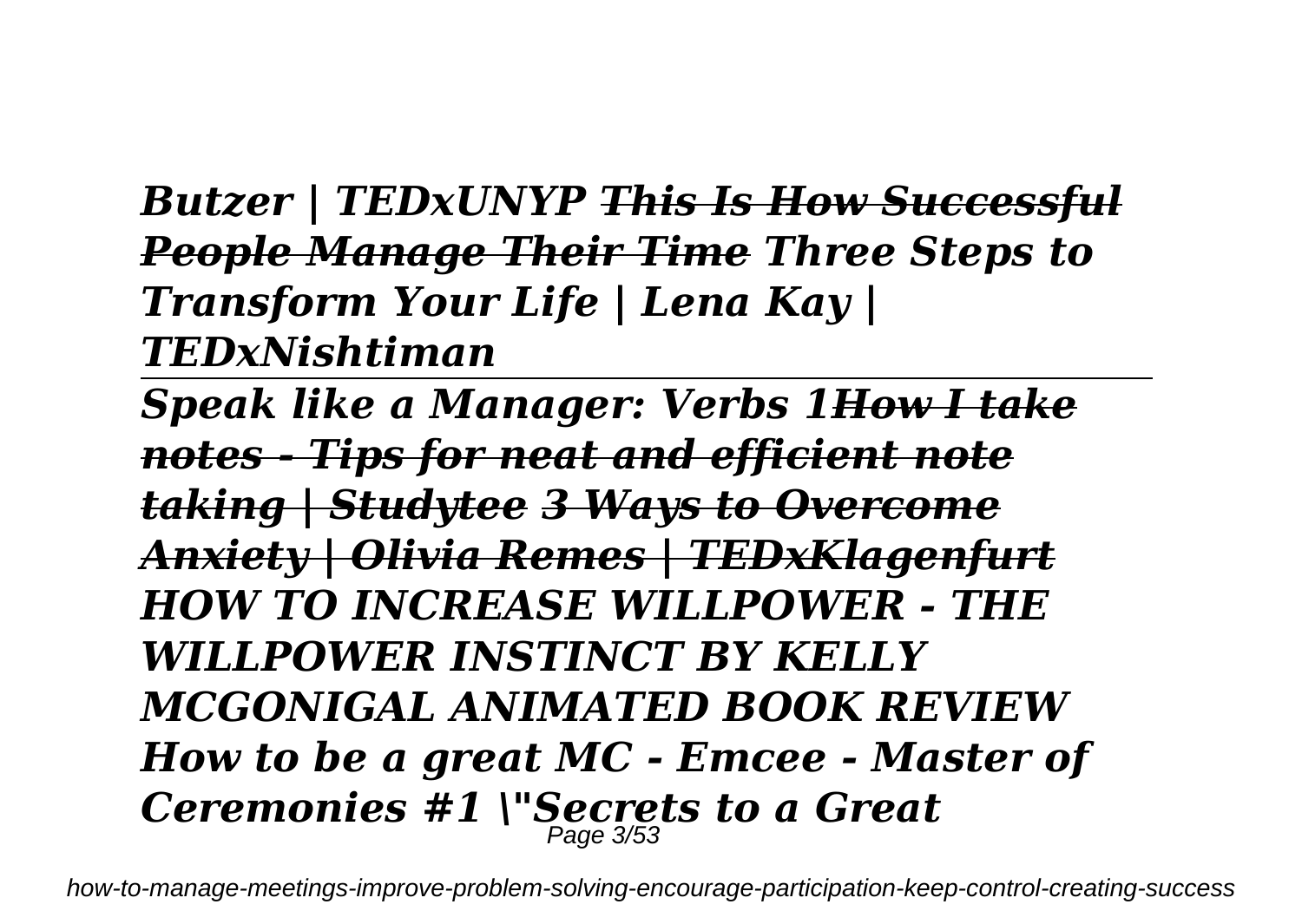*Introduction!\" 2015 Motivate yourself with visions, goals and willpower | Hugo Kehr | TEDxTUM How to Get Your Brain to Focus | Chris Bailey | TEDxManchester How to cope with anxiety | Olivia Remes | TEDxUHasselt Introduction to Scrum - 7 Minutes Think Fast, Talk Smart: Communication Techniques*

*Stop Trying to Motivate Your Employees | Kerry Goyette | TEDxCosmoPark*

*How to Achieve Your Most Ambitious Goals | Stephen Duneier | TEDxTucson*

Page 4/53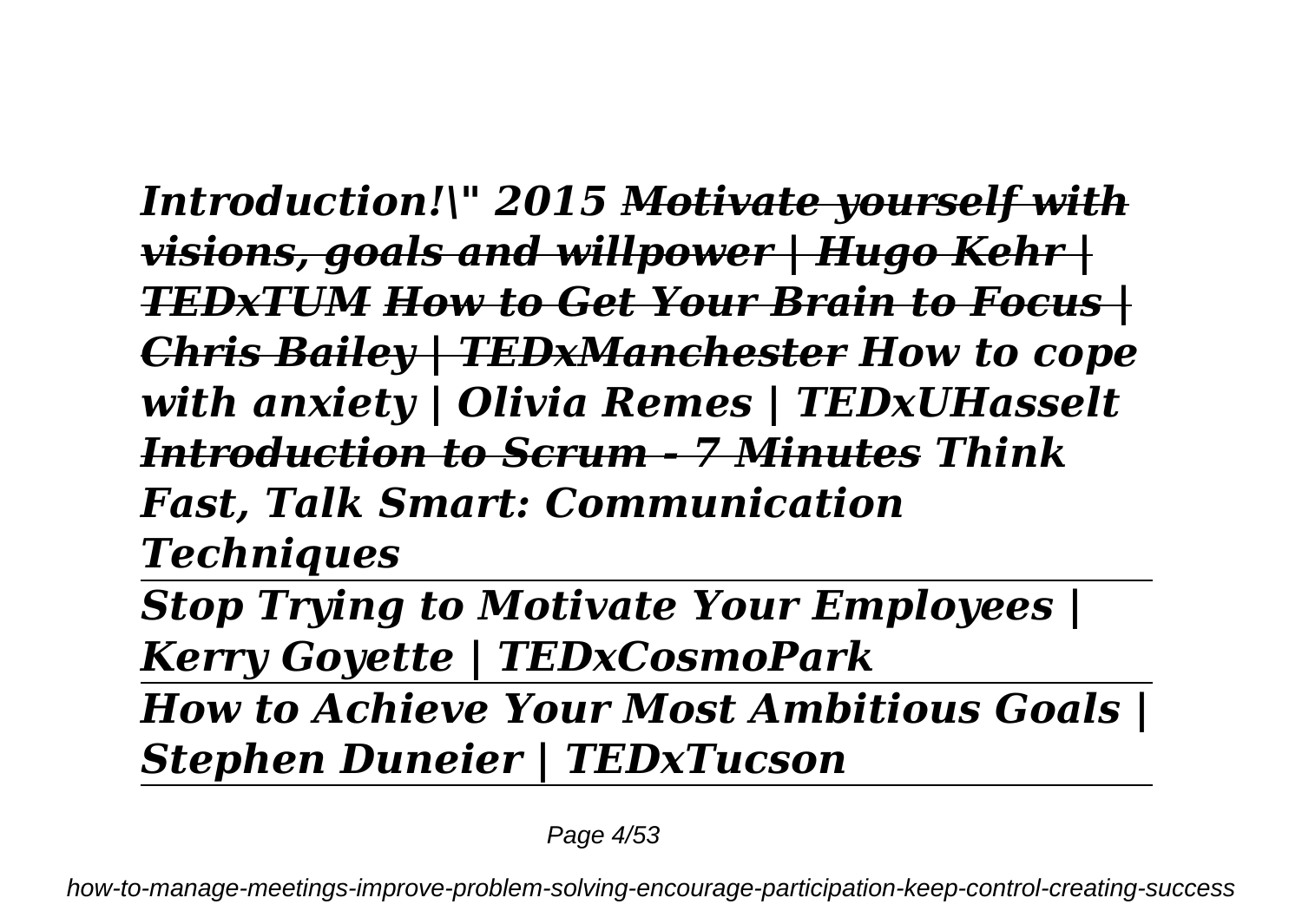*How to Design Your Life (My Process For Achieving Goals)Learn how to run an effective meeting that gets results! Productive meeting tips from author. How To Manage Meetings Improve 5 Tips for Running Effective Meetings: Improve Meeting Management Skills. Meeting Management Tip #1: Begin With a Purpose. One of the most important tasks you need to do to improve your management skills and hold more ... Meeting Management Tip #2: Encourage Open Discussion for More Effective ...* Page 5/53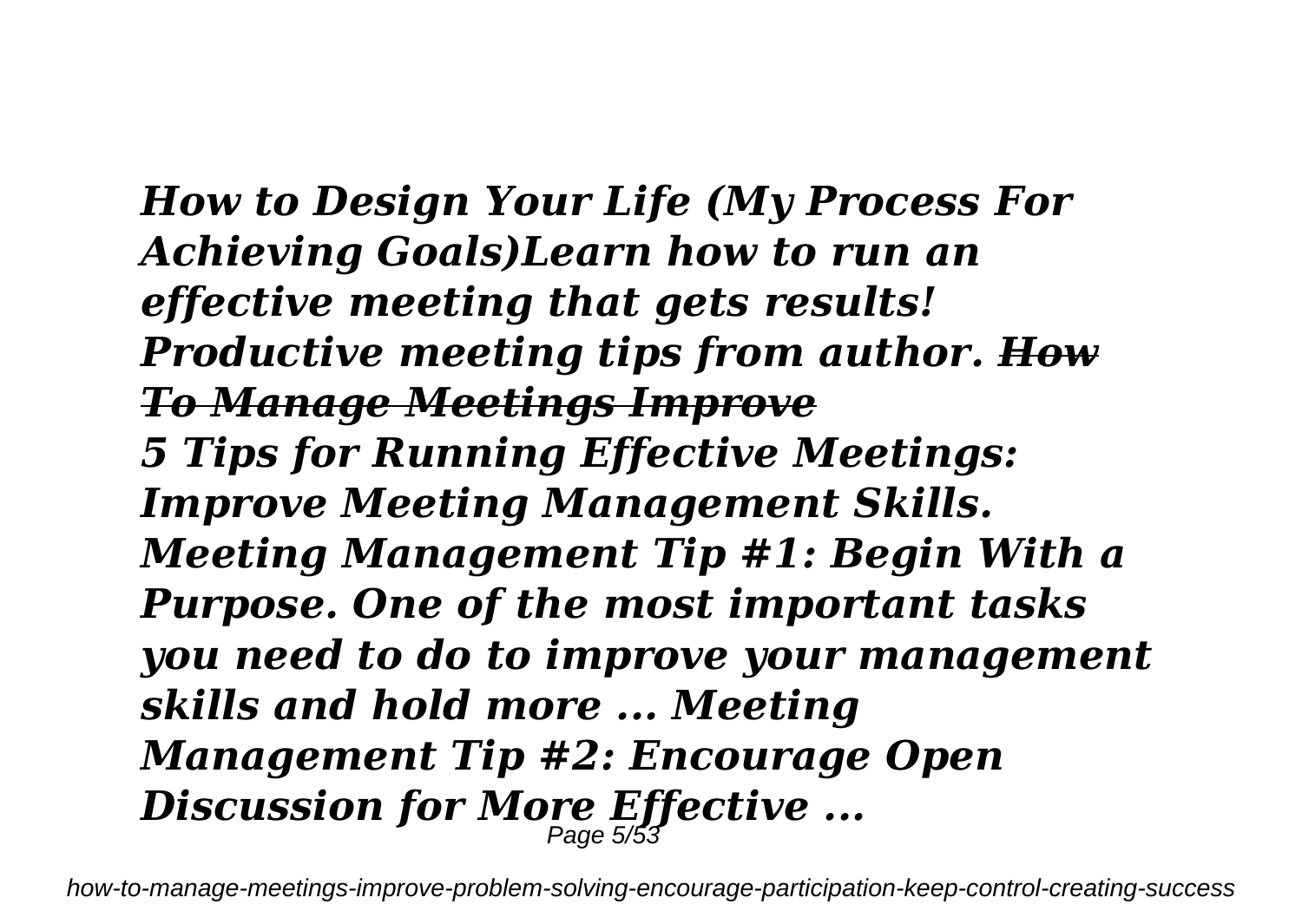### *5 Tips for Running Effective Meetings: Improve Meeting ...*

*And if you distribute the agenda and other documents to participants before the meeting, you multiply its effectiveness because the participants can prepare for the meeting in advance. Start on time and end on time (or sooner). Respect your participants by starting and ending your meetings on time.*

# *8 Strategies for Managing Meetings* Page 6/53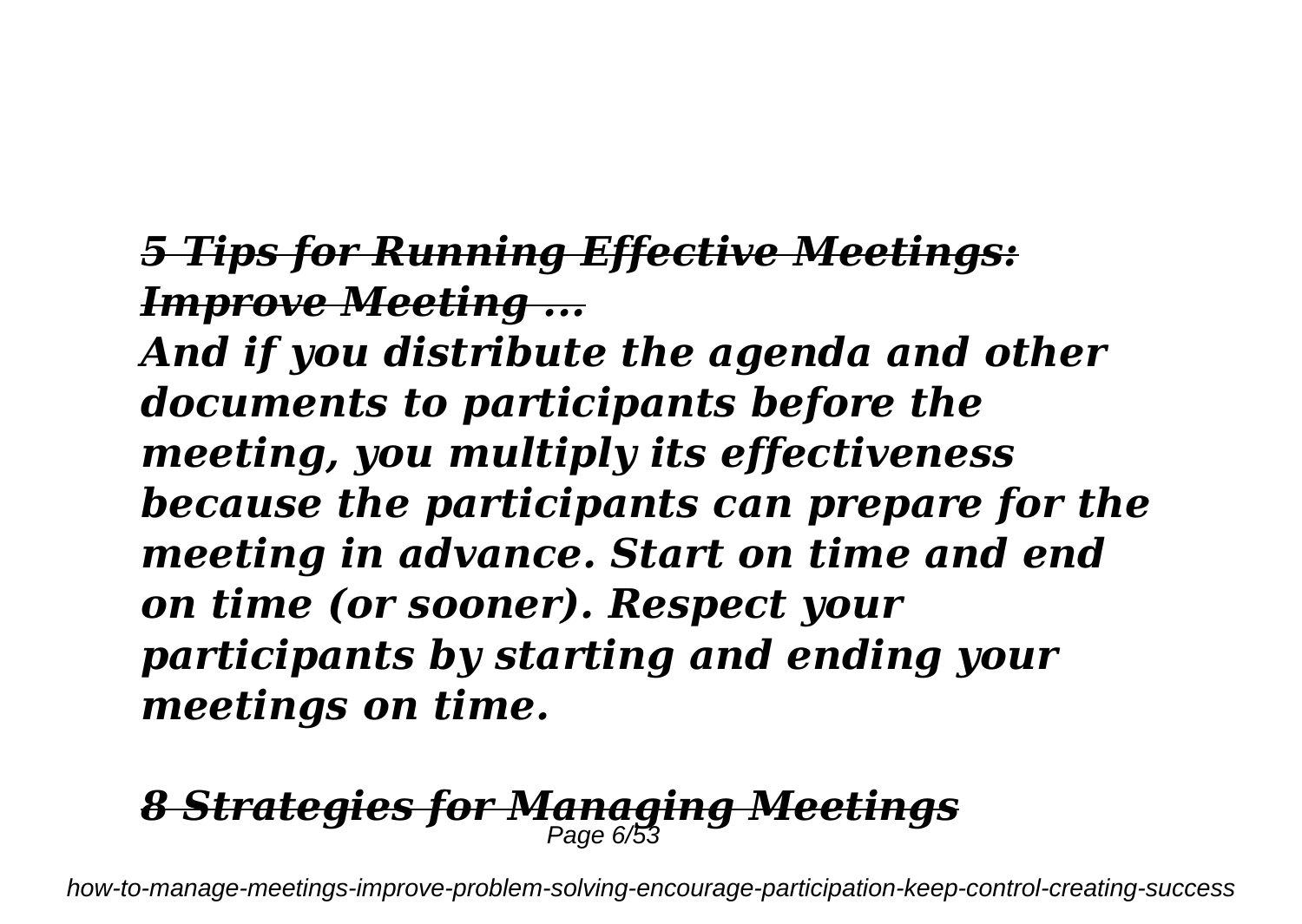*Successfully - dummies Meeting Management Practices Help Improve Productivity Meeting Management Key — Stand PAT. Some managers employ a P.A.T. approach to meetings, requiring a P urpose, an A... Start Your Meetings on Time. If you work in one of those cultures where people trickle into meetings all the way up... Keep the ...*

### *Meeting Management Practices Help Improve Productivity 12 Proven Tips for Effective Meeting* Page 7/53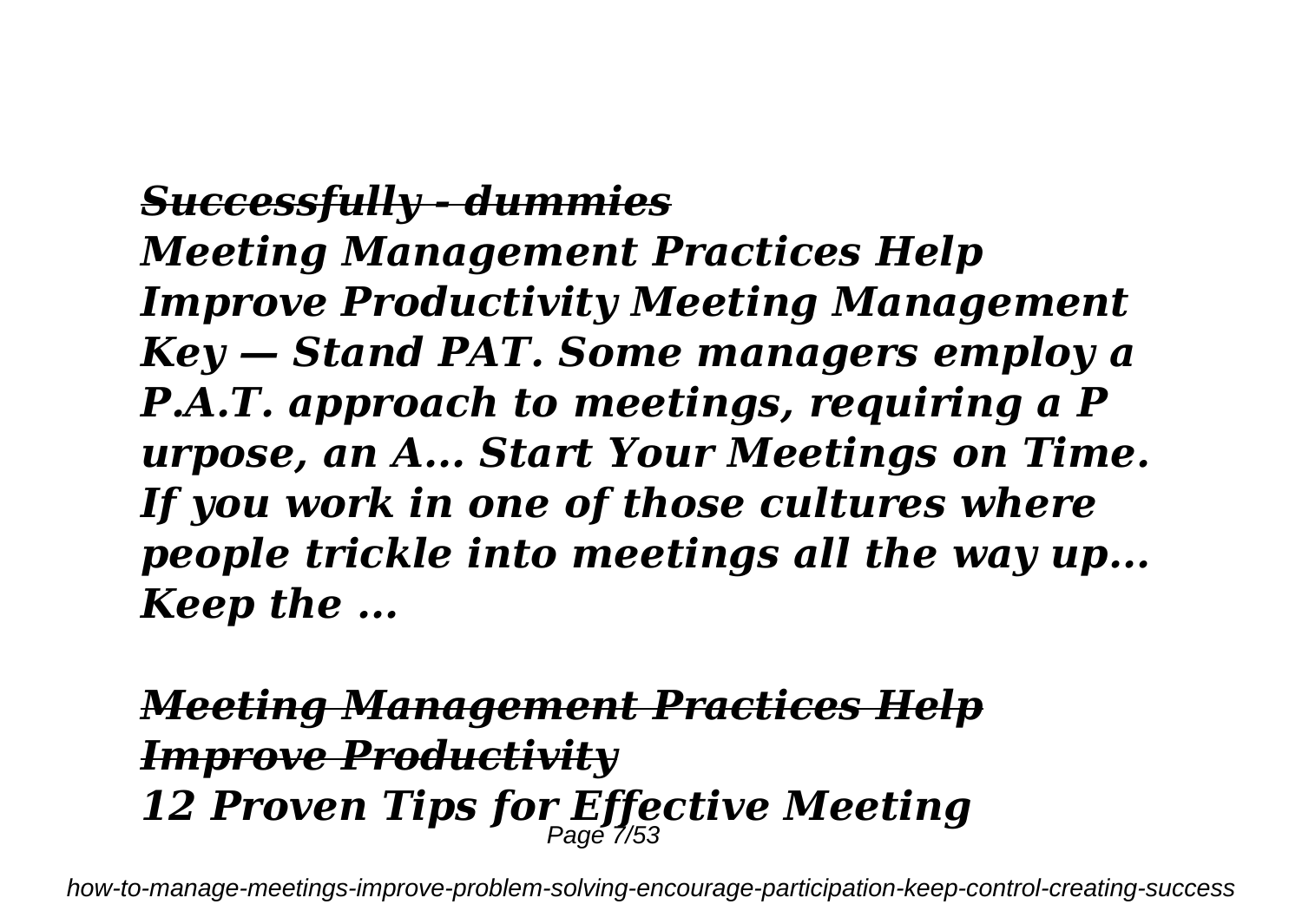*Management 1. Have a Clear Objective. Is the meeting needed to generate new ideas, to gather information, or to make decisions? Or... 2. Meet Outside the Office. When tired faces, low energy, and lack of ideas start to appear at meetings, it's a sign... 3. Be ...*

### *12 Proven Tips for Effective Meeting Management | Scoro*

*An agenda is a great tool for making sure your meetings stay on track and on time. It can help you set expectations up front, organize the subjects you want to cover into* Page 8/53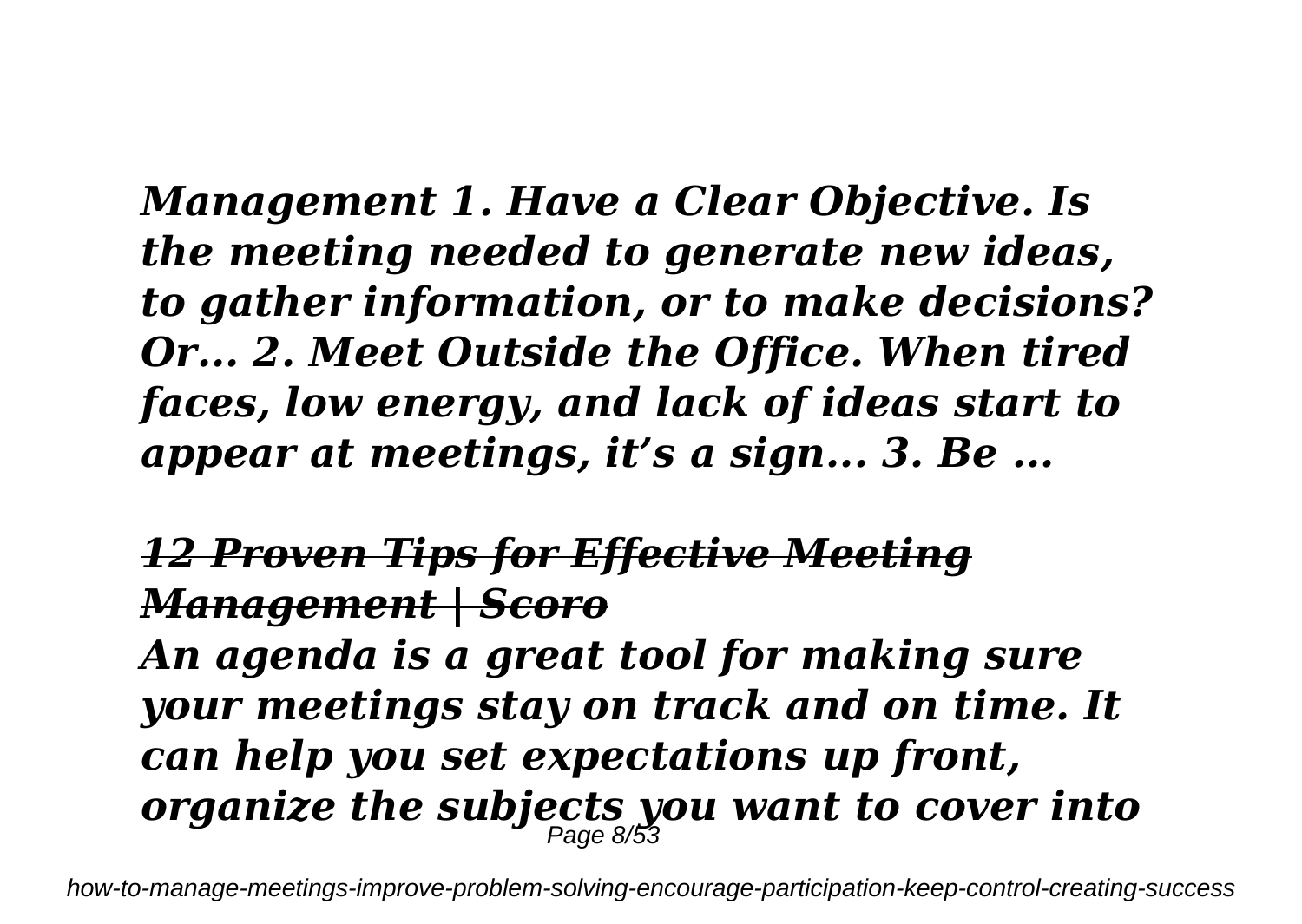### *a workable structure, and avoid wasted time. Send the agenda and any important background material 24 hours in advance.*

### *How to Make Your Management Meetings More Productive ...*

*27 Ways To Improve Your Meeting 1. Check people's time commitments before you begin your meeting This is an important thing to do, especially when you have a diverse group of people throughout the organization attending a meeting or you have a combination of insiders and outsiders* Page 9/53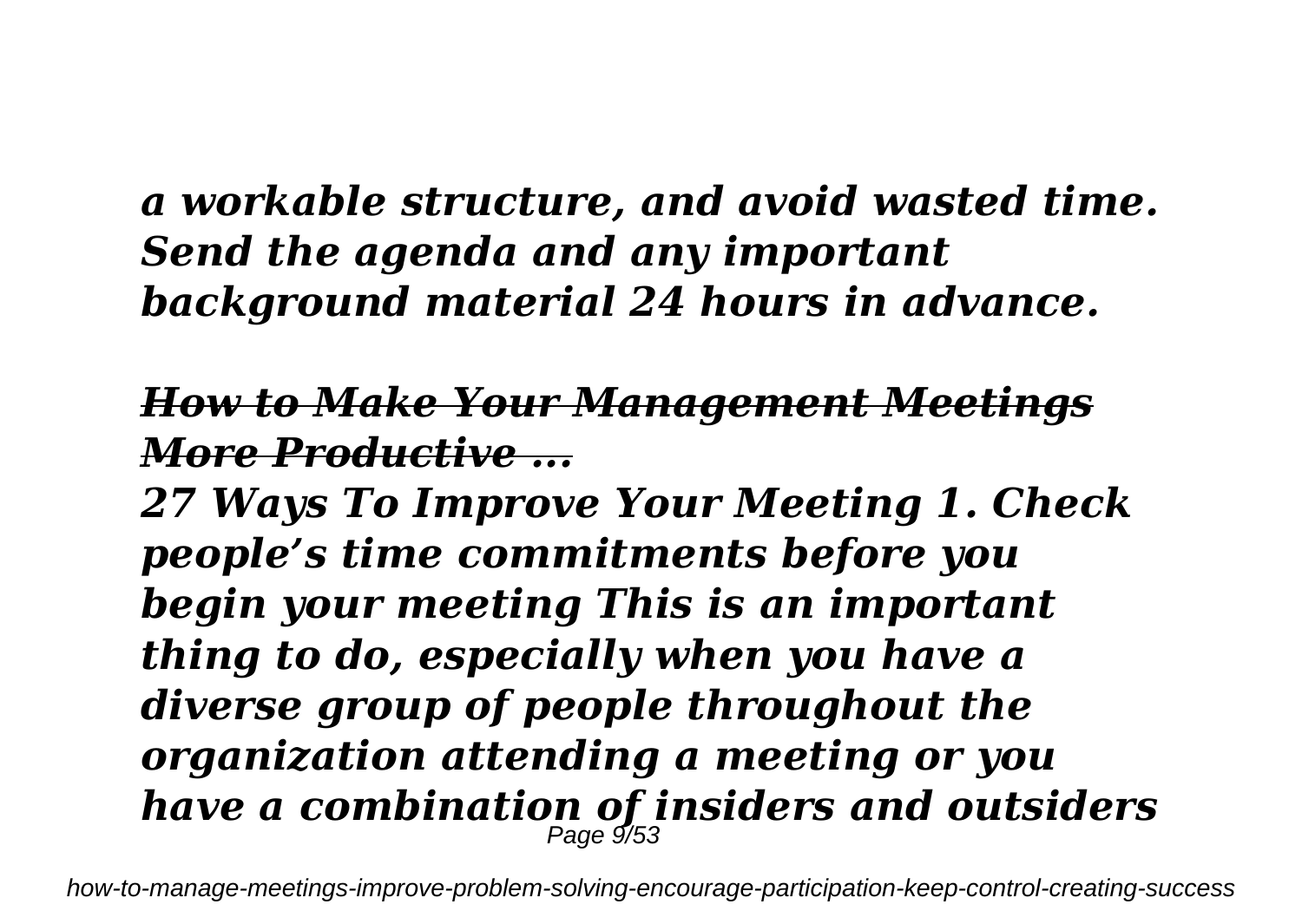### *attending your meeting (e.g. customers, community members, vendors).*

### *27 Ways To Improve Your Meeting - The Sanaghan Group*

*This will help you continue to improve your process of running effective meetings. You may even want to get the participants' feedback as well. Depending on the time frame, this debriefing can be done within the meeting itself or afterward. Finally, prepare the meeting summary.*

Page 10/53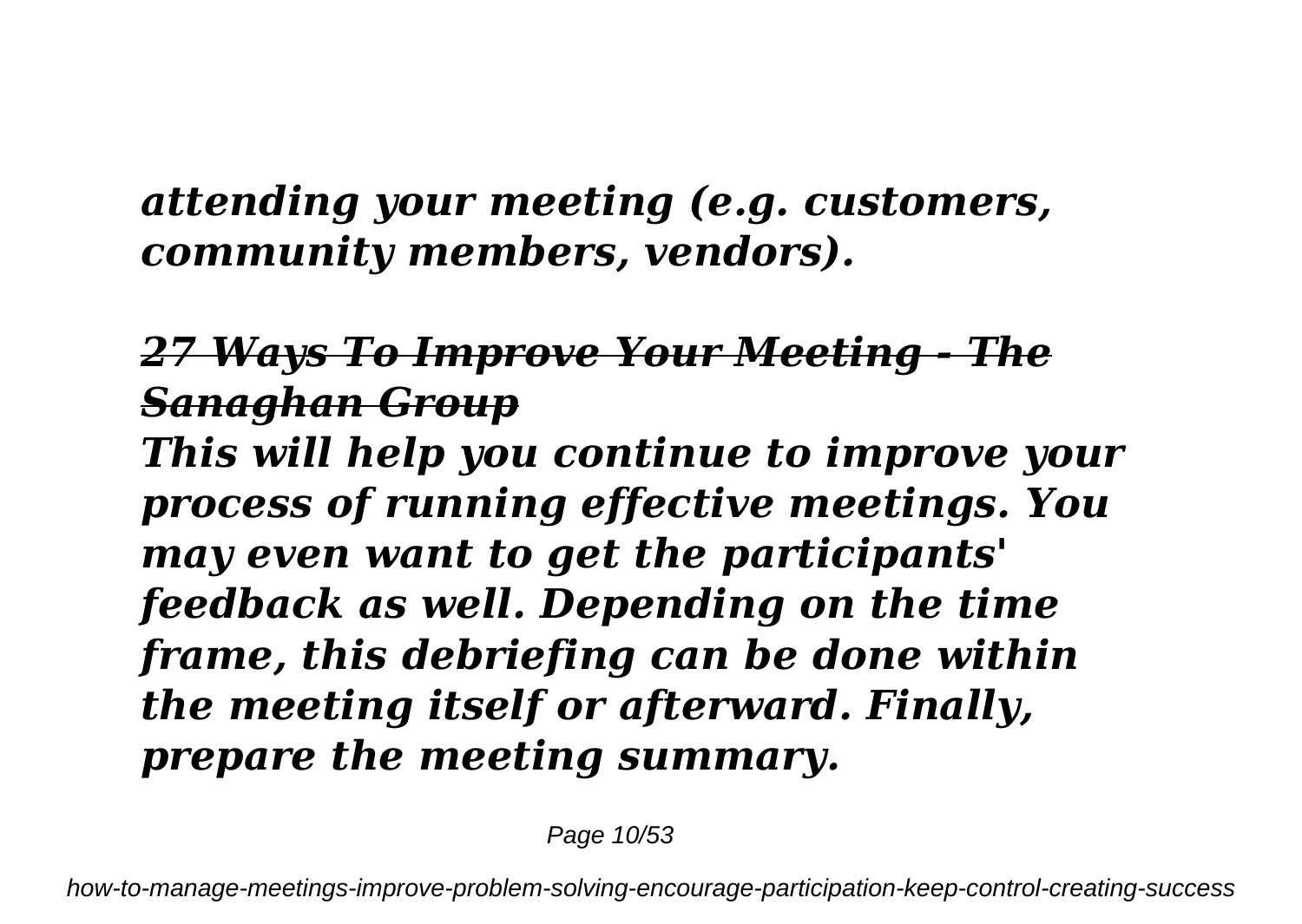#### *Running Effective Meetings - How to Be a Meeting Host by ...*

*To keep meetings in check, do a meeting audit every few months. Ask yourself whether each meeting is the best use of everyone's precious time. It's an approach that Lew Cirne, the chief of New...*

### *How to Run an Effective Meeting - Business Guides - The ...*

*1. Ask Questions Great questions stimulate great discussion. The article, " 70 Awesome Coaching Questions Using the GROW... 2.* Page 11/53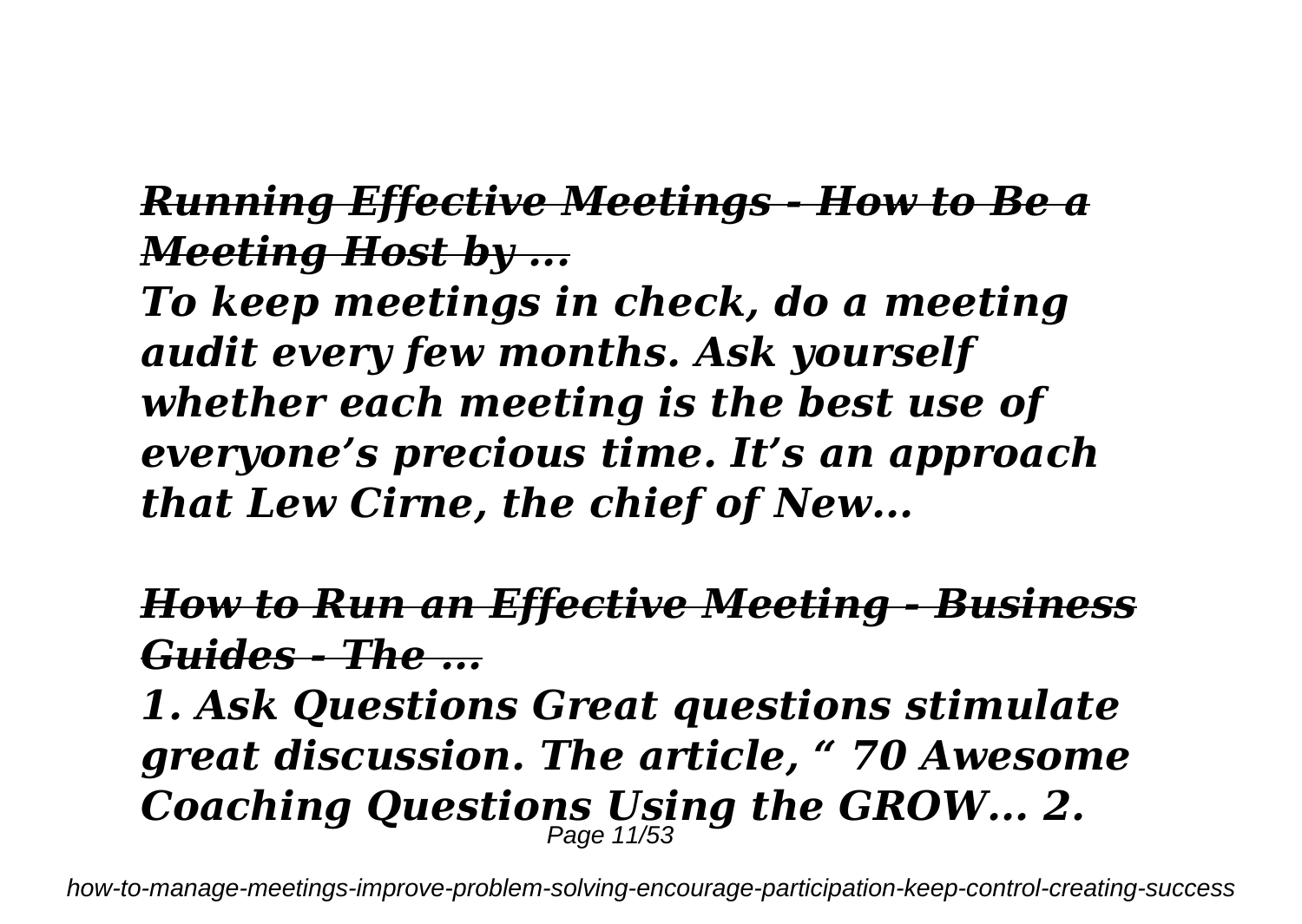### *Demonstrate Active Listening Active listening allows you to really and deeply know that you and the person you are... 3. Lead a Proper Brainstorming Session*

### *9 Meeting Facilitation Skills for Managers to Practice*

*The best online meetings include three essentials you need to remember: connection, collaboration and feedback. Maintaining these essentials you will make participants feel more engaged while keeping the meeting productive.* Page 12/53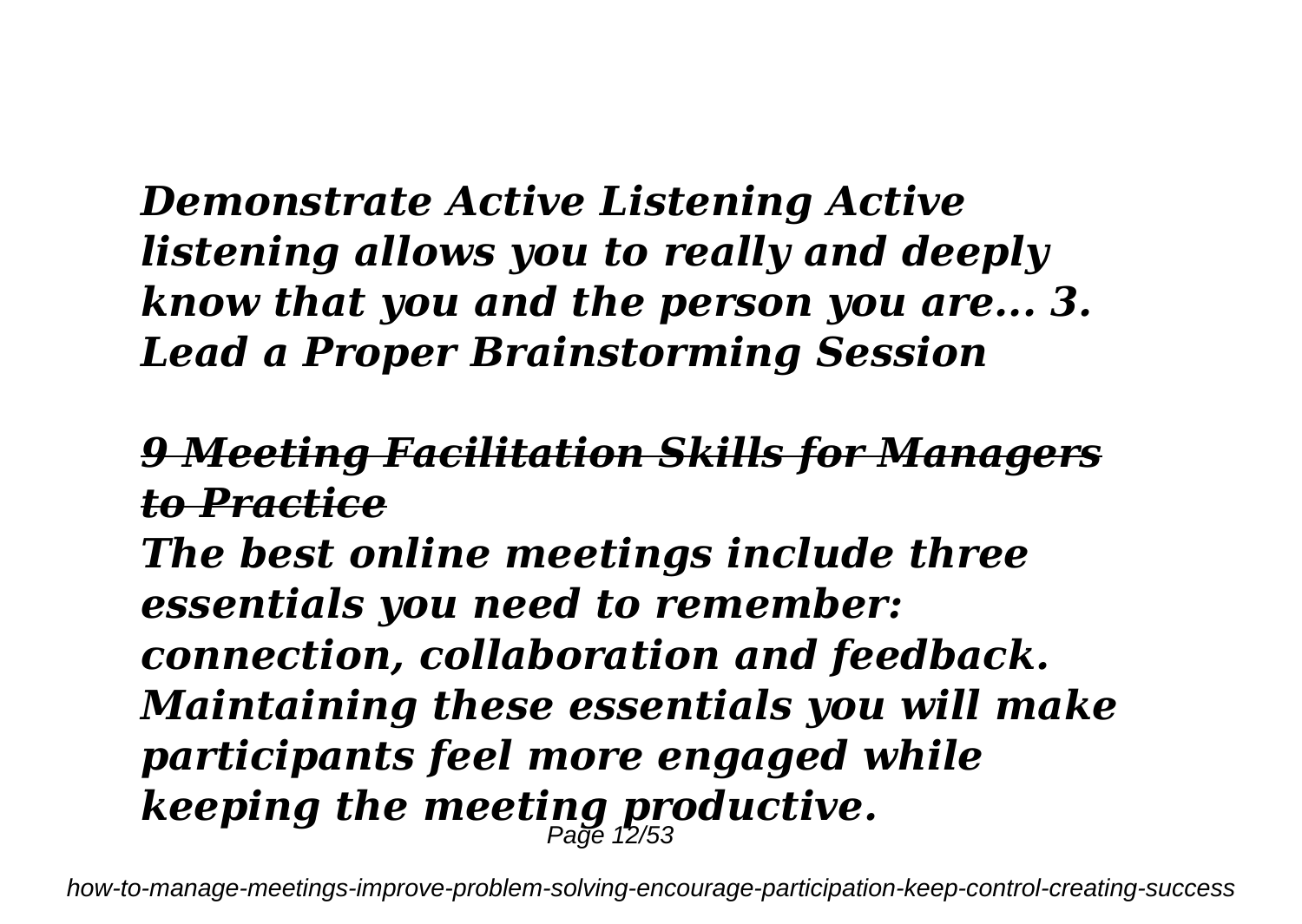*16 secrets to keep your remote team engaged on meetings Components of Meetings. A meeting can be divided into the following three main components: Content is the knowledge, information, experience, expertise, opinions, ideas, attitudes and expectations that each individual brings to a meeting.; Interaction is the way in which the participants work together to deal with the content of a meeting. This includes the feelings, attitudes and expectations ...* Page 13/53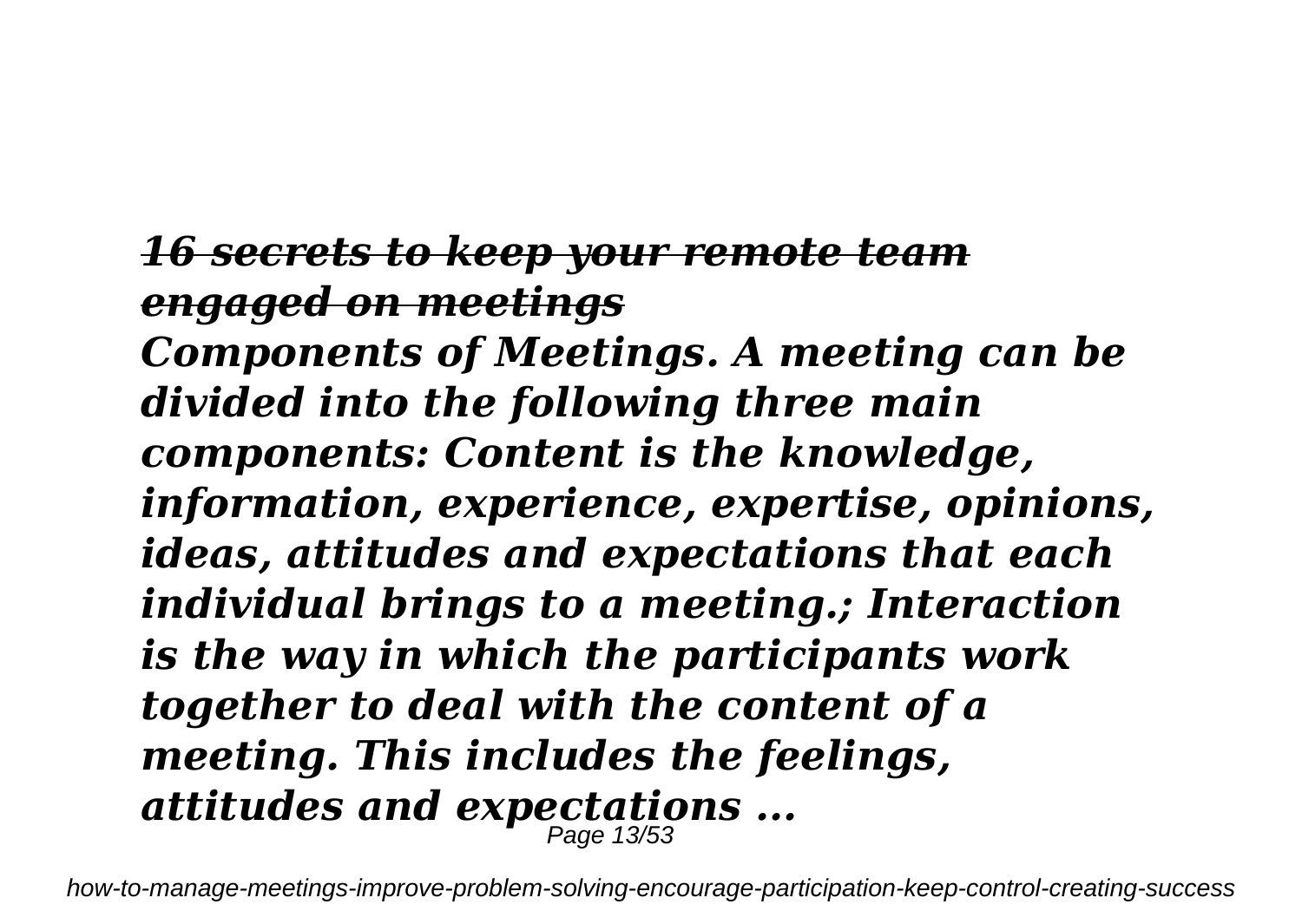### *Planning and Structuring Effective Meetings | SkillsYouNeed*

*You'll greatly improve your discussions by tailoring your meetings so that their objectives are aligned with the content, frequency, and duration of your meetings. Liane Davey is a team...*

### *A Step-by-Step Guide to Structuring Better Meetings Increase space efficiency. With a clearer view of everyone's needs, meetings can be* Page 14/53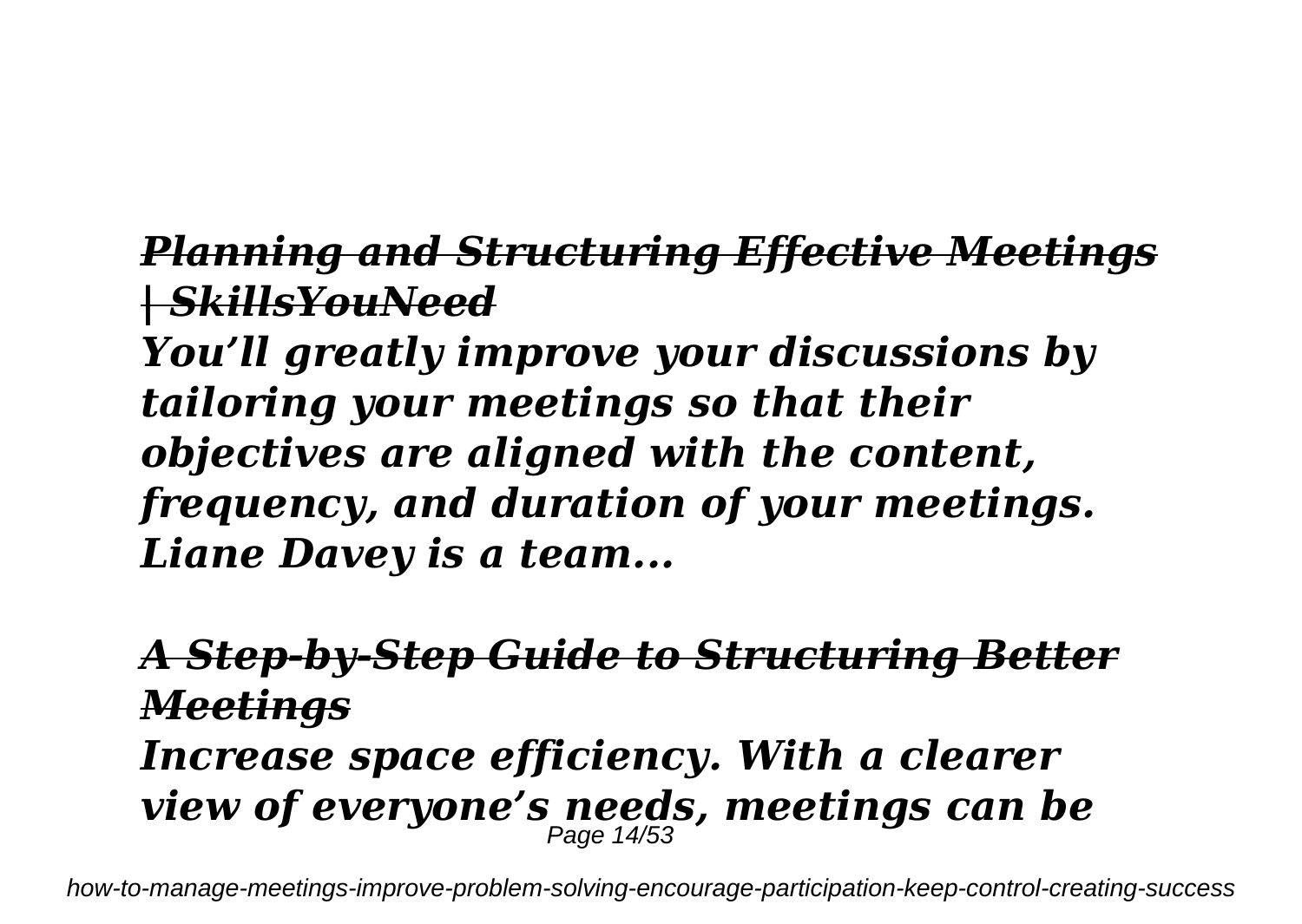*managed in a way that makes the most of the space. In addition, Condeco also helps you free up unused space. With Condeco room screens you can reduce wasted meeting space by asking users to check in on the digital touch screen outside the room. Rooms are automatically freed up for others if the booker doesn't turn up to check in, allowing someone else to book the room.*

## *Improve management of meeting room bookings | Condeco Software How to improve meeting management skills* Page 15/53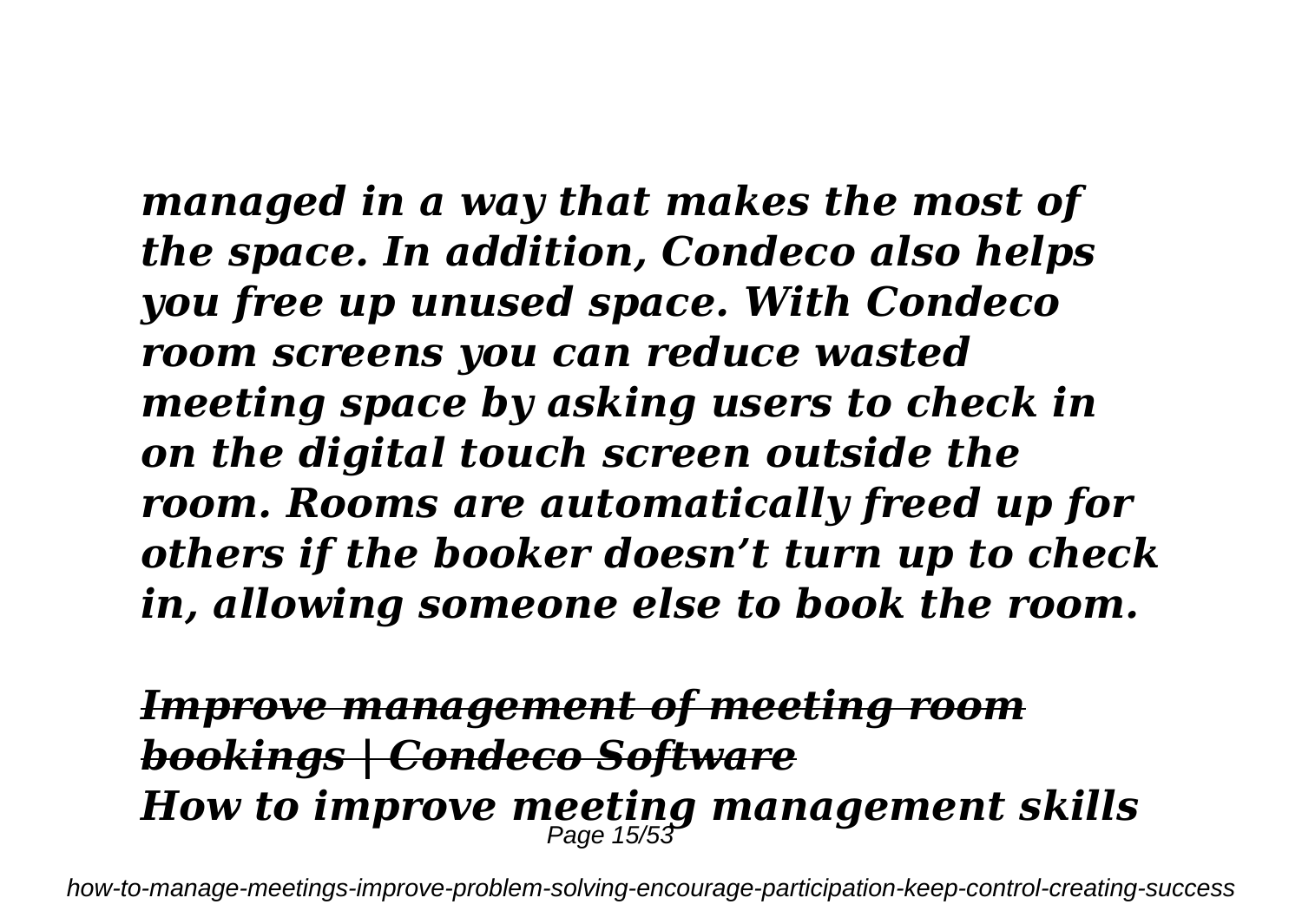*Since effective meetings are indispensable to the success of an organization, the success of your job as well as your career depends to a great extent on your meeting management skills. Following are the tips that will help you improve: Begin by communicating the purpose.*

*Meeting Management | Definition, Importance for Career ... Here are five ways to improve employee engagement in meetings and create a space within which it is safe to speak up: Before* Page 16/53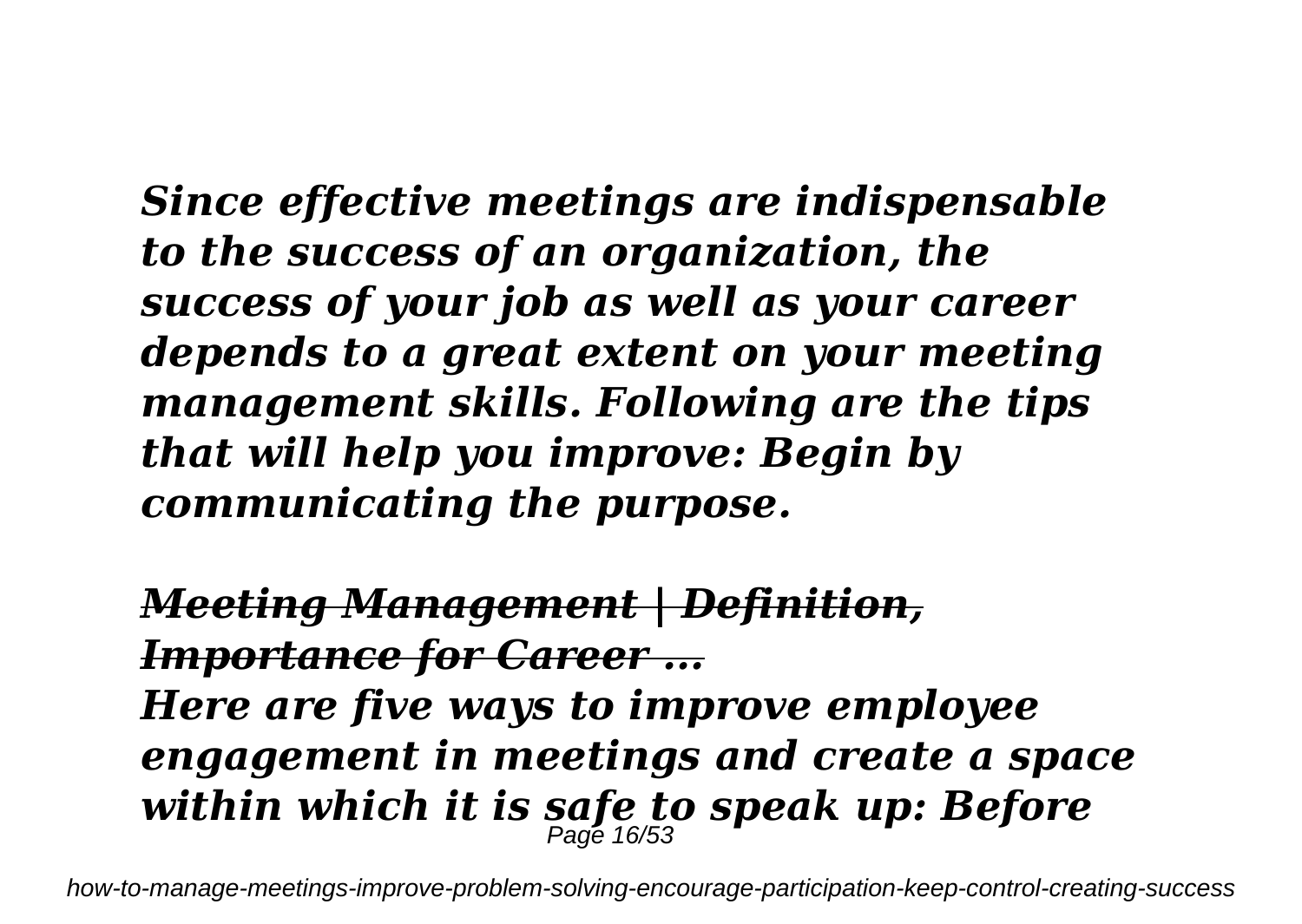### *each meeting, consider each topic and who you would like to hear from on the subject.*

*5 Ways to Improve Employee Engagement in Meetings …and Why ...*

*How to Manage Meetings: Improve Problem Solving; Encourage Participation; Keep Control (Creating Success Book 27) eBook: Barker, Alan: Amazon.com.au: Kindle Store*

### *How to Manage Meetings: Improve Problem Solving; Encourage ... Keeping everyone on their feet can help* Page 17/53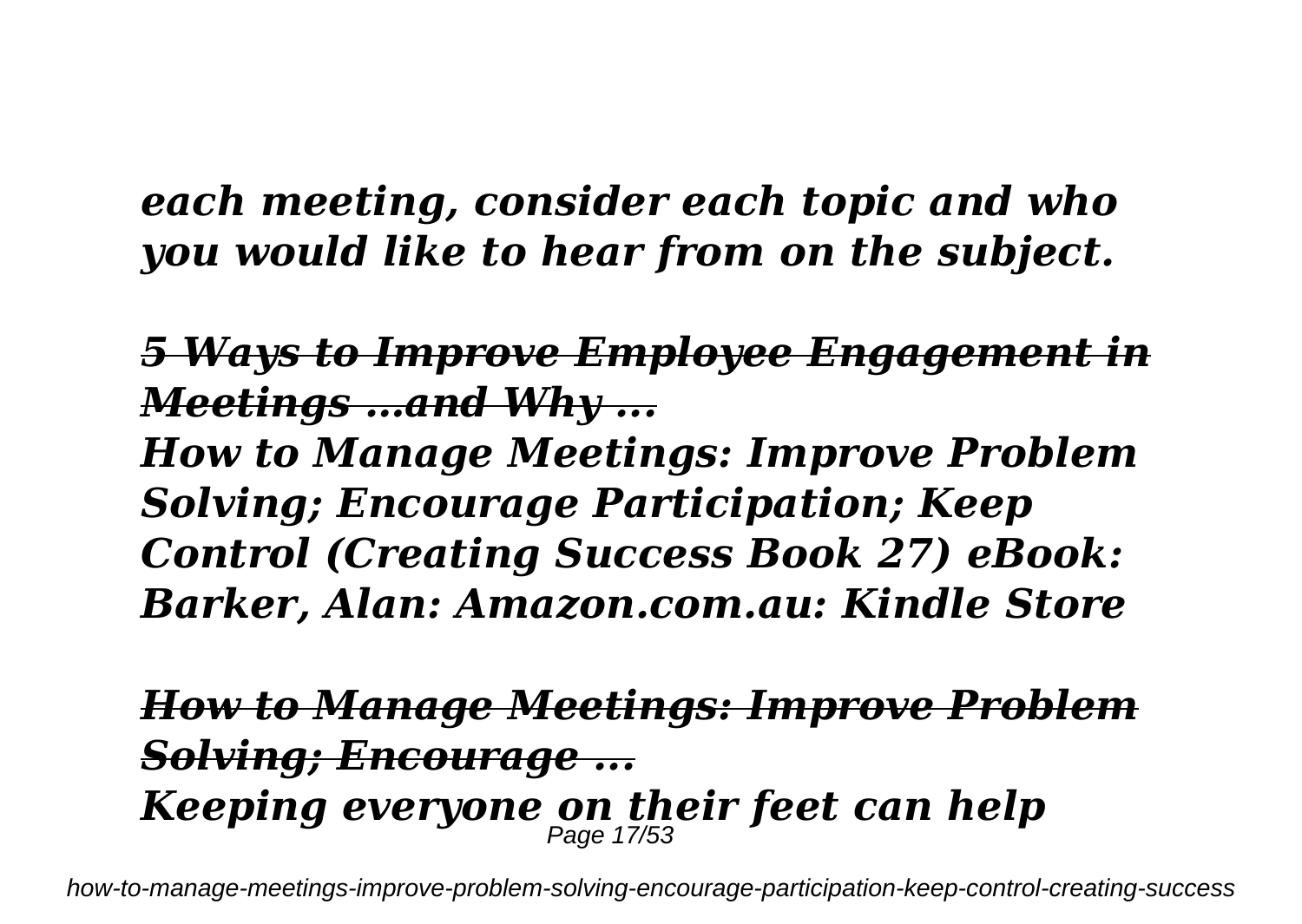*improve attention levels, as well as emphasise the need for the meeting to stay "short and sweet". A stand-up meeting can also give everyone a welcome break from sitting at their desks all day. 3. Set a timer to make sure your meetings never run over*

### *10 Ways to Improve Your Team Meetings - Call Centre Helper*

*If people in a meeting can't hear you, you might be muted or you might not have configured your mic correctly. To change your speaker, microphone, or camera* Page 18/53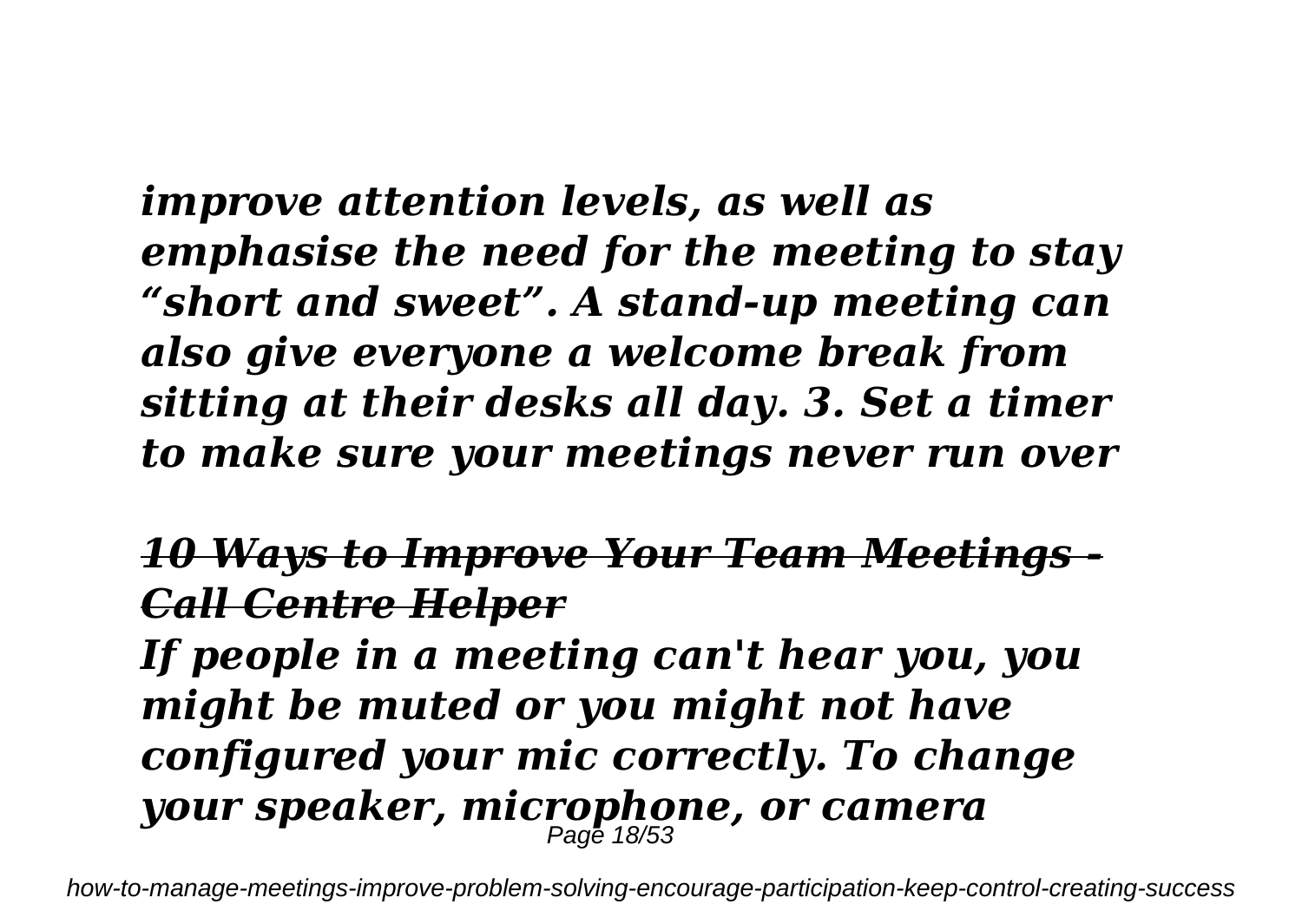*settings when you're on a call or in a meeting, select More options > Show device settings in your meeting controls. Then, select the speaker, microphone, and camera options you want.*

*Increase space efficiency. With a clearer view of everyone's needs, meetings can be managed in a way that makes the most of the space. In addition, Condeco also helps you free up unused space. With Condeco room screens you can reduce wasted* Page 19/53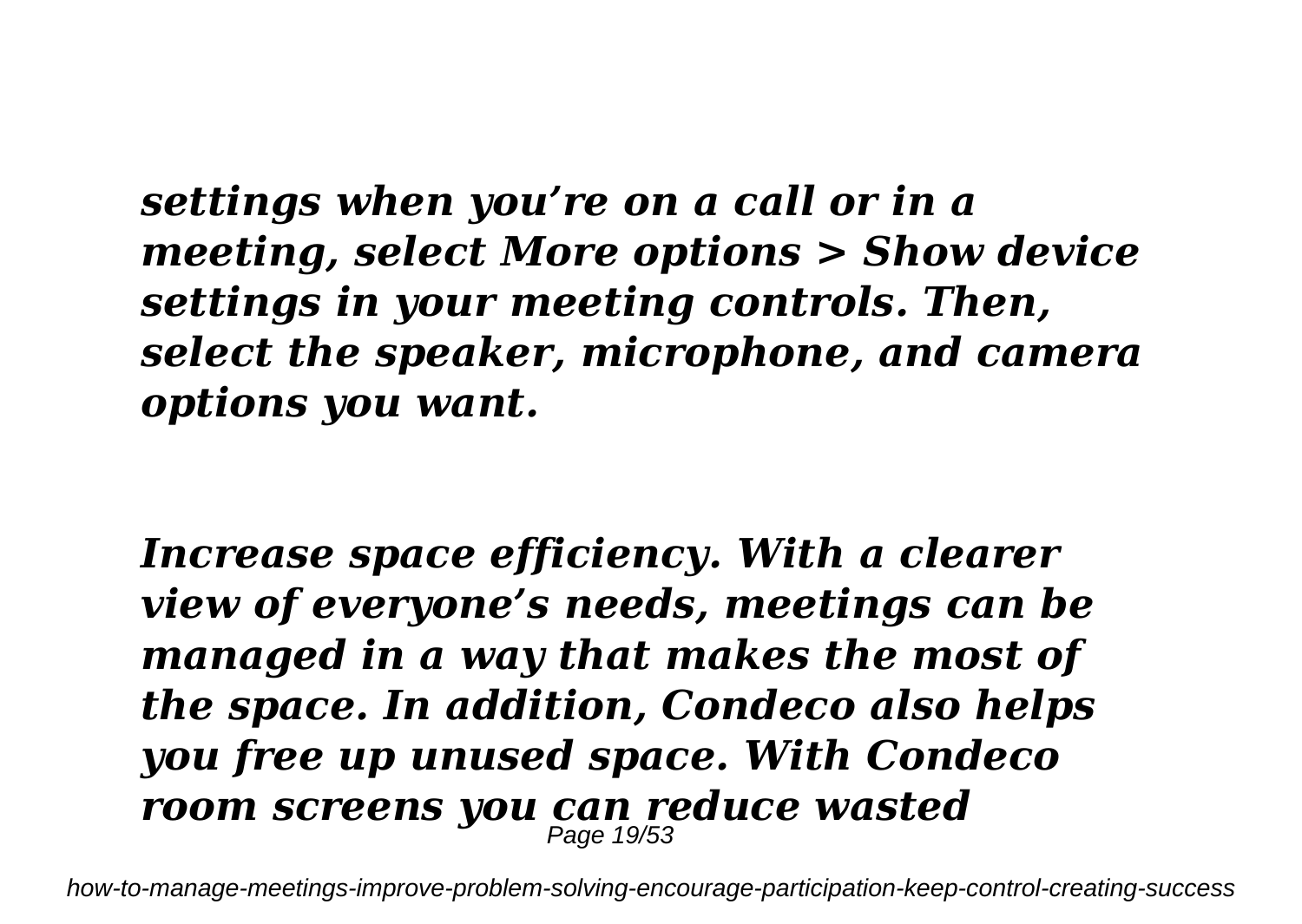*meeting space by asking users to check in on the digital touch screen outside the room. Rooms are automatically freed up for others if the booker doesn't turn up to check in, allowing someone else to book the room. 9 Meeting Facilitation Skills for Managers to Practice*

*8 Tips for Running More Effective Meetings | The Distilled Man Efficient Meetings - 7 Tips To Run an Effective Meeting How to Write Meeting Minutes Four Ways to Improve a Meeting* Page 20/53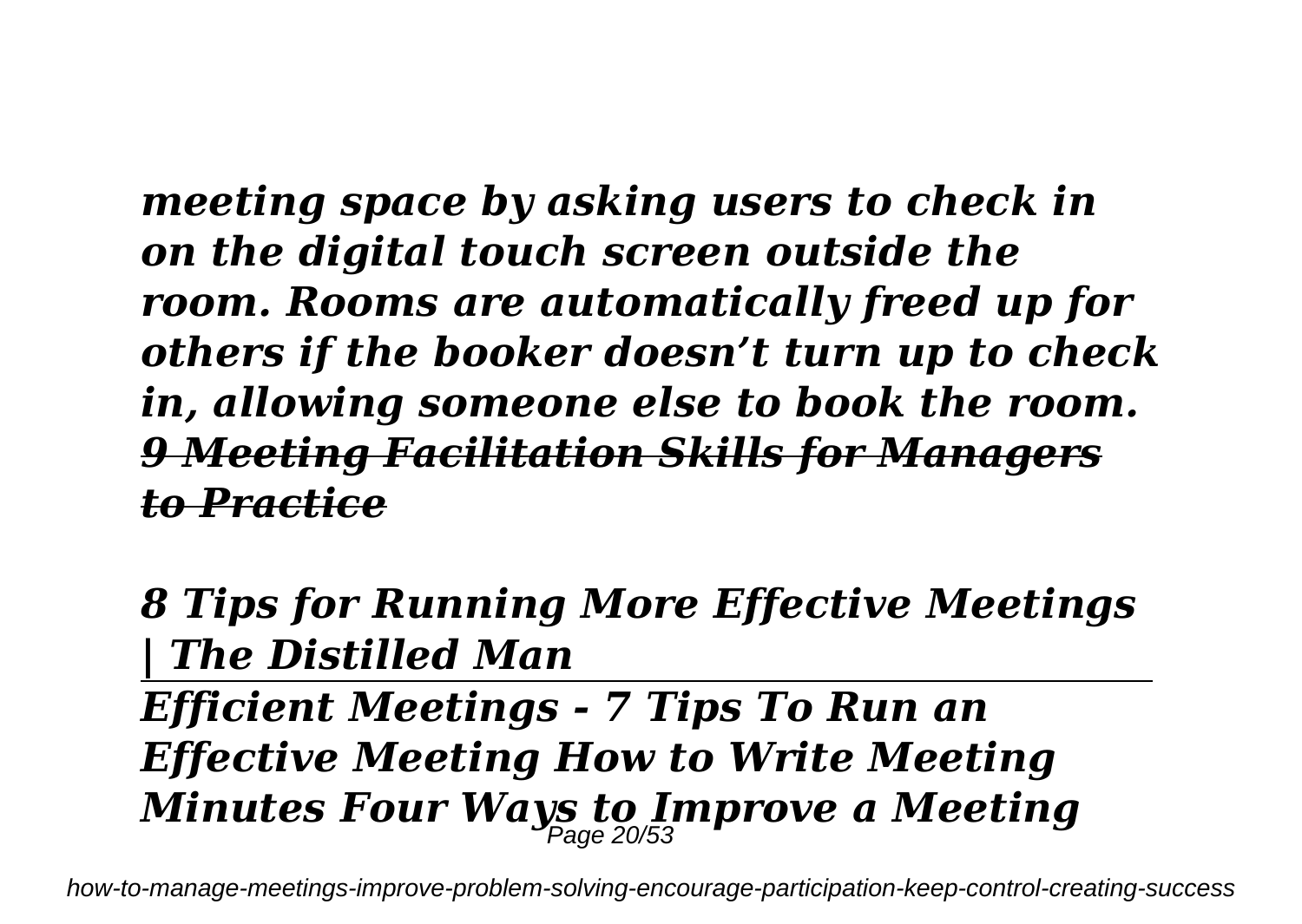*Effective Meetings - How to Lead Great Meetings How to organize an effective meeting? Effective Meetings: Level 10 Meeting for Entrepreneurial Leadership Teams Learn how to manage people and be a better leader How to Manage a Meeting How to Ace a Job Interview: 10 Crucial Tips \"How to Get a Meeting with Anyone\" by Stu Heinecke - BOOK SUMMARY 6 Secrets Of Effective Meetings Stop trying so hard. Achieve more by doing less. | Bethany Butzer | TEDxUNYP This Is How Successful People Manage Their Time Three Steps to* Page 21/53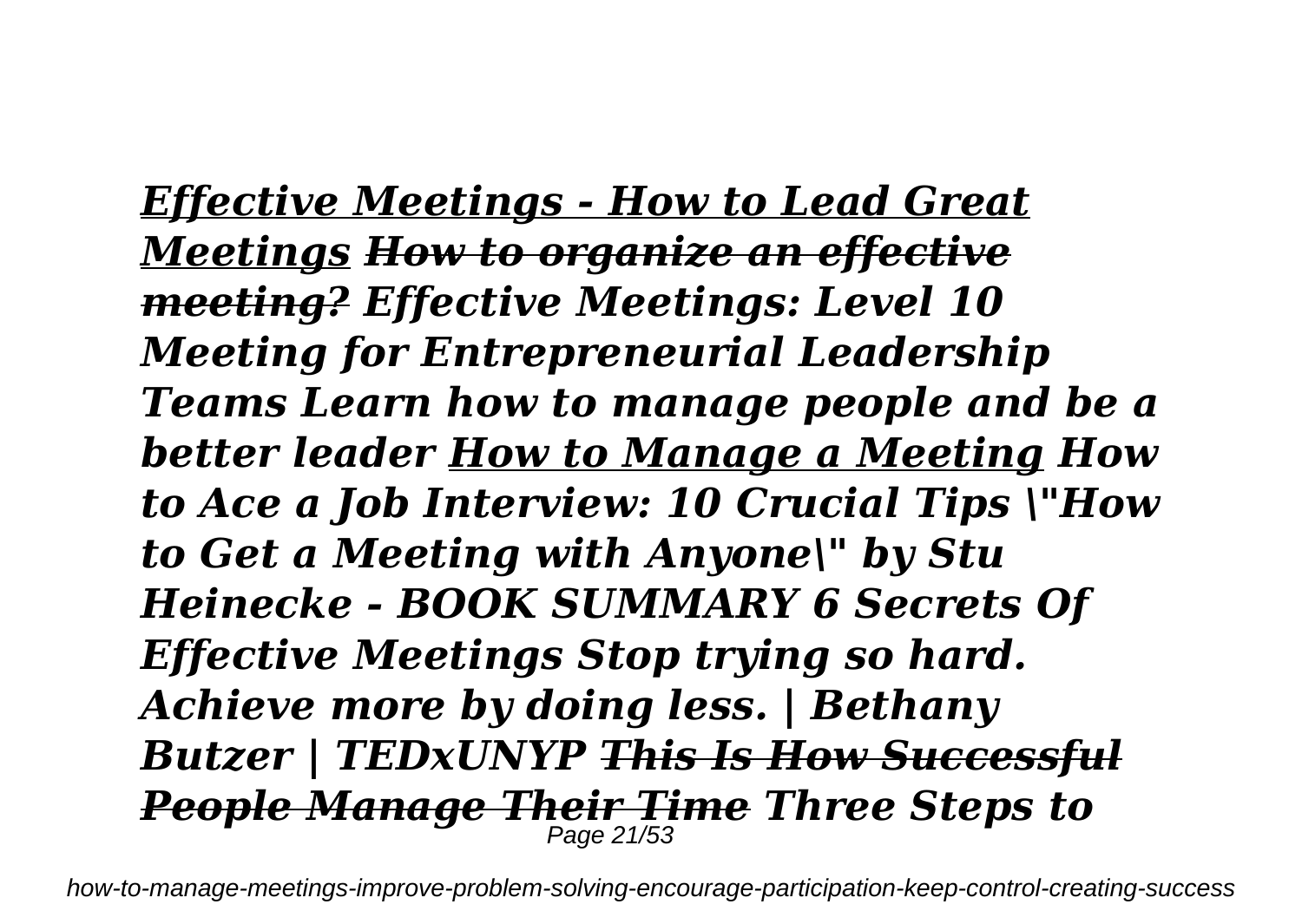### *Transform Your Life | Lena Kay | TEDxNishtiman*

*Speak like a Manager: Verbs 1How I take notes - Tips for neat and efficient note taking | Studytee 3 Ways to Overcome Anxiety | Olivia Remes | TEDxKlagenfurt HOW TO INCREASE WILLPOWER - THE WILLPOWER INSTINCT BY KELLY MCGONIGAL ANIMATED BOOK REVIEW How to be a great MC - Emcee - Master of Ceremonies #1 \"Secrets to a Great Introduction!\" 2015 Motivate yourself with visions, goals and willpower | Hugo Kehr |* Page 22/53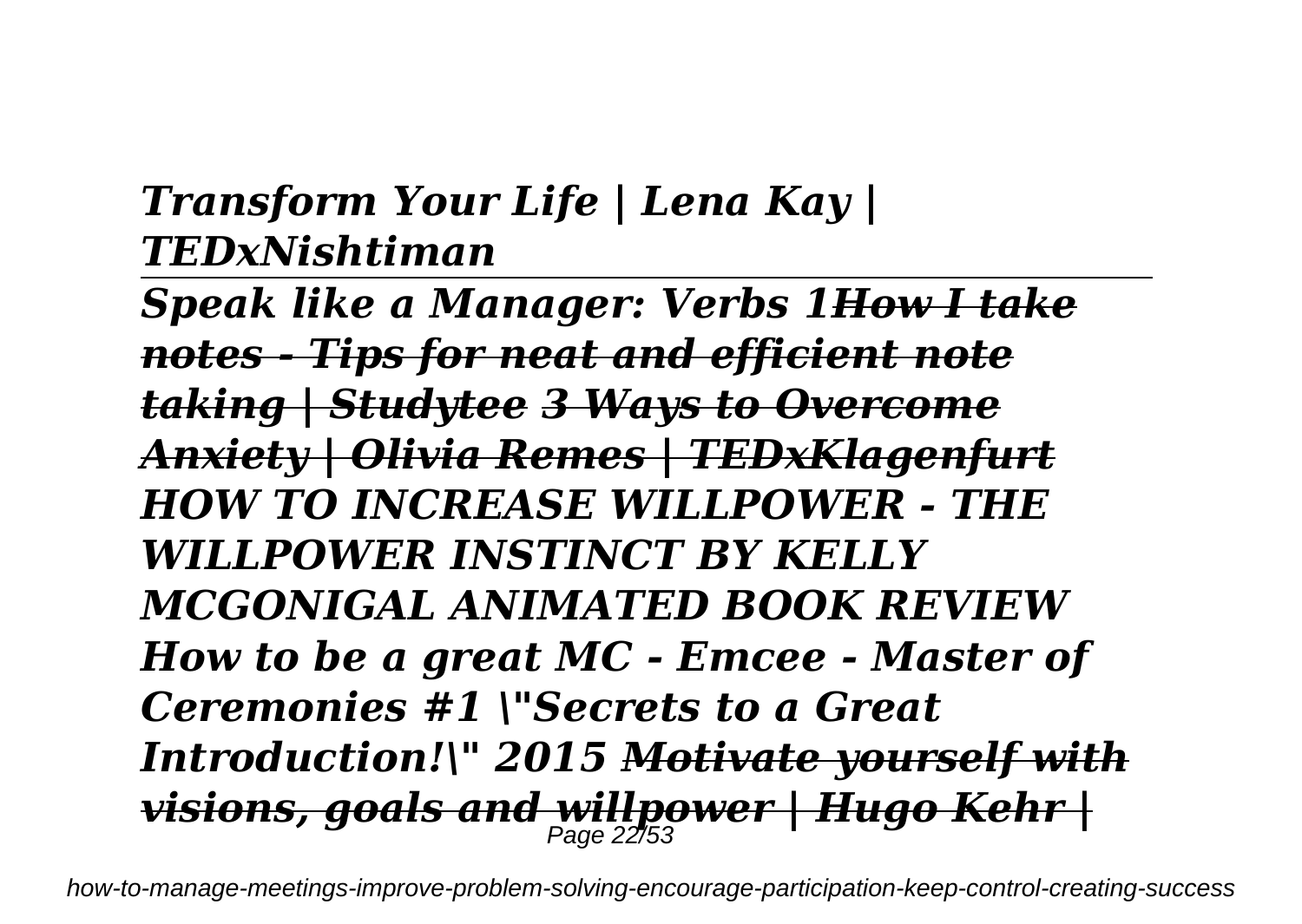*TEDxTUM How to Get Your Brain to Focus | Chris Bailey | TEDxManchester How to cope with anxiety | Olivia Remes | TEDxUHasselt Introduction to Scrum - 7 Minutes Think Fast, Talk Smart: Communication Techniques*

*Stop Trying to Motivate Your Employees | Kerry Goyette | TEDxCosmoPark*

*How to Achieve Your Most Ambitious Goals | Stephen Duneier | TEDxTucson*

*How to Design Your Life (My Process For Achieving Goals)Learn how to run an*

Page 23/53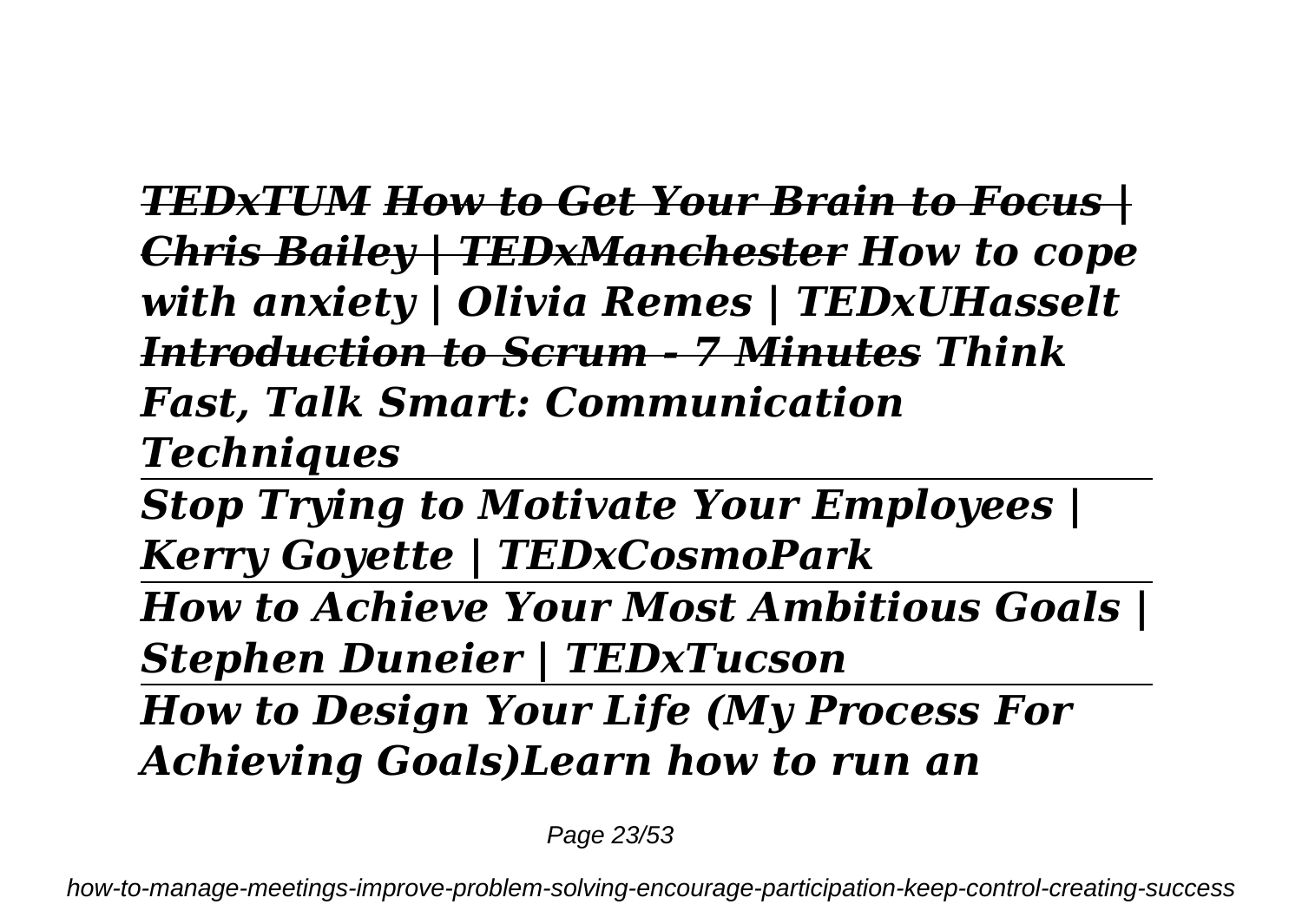*effective meeting that gets results! Productive meeting tips from author. How To Manage Meetings Improve 5 Tips for Running Effective Meetings: Improve Meeting Management Skills. Meeting Management Tip #1: Begin With a Purpose. One of the most important tasks you need to do to improve your management skills and hold more ... Meeting Management Tip #2: Encourage Open Discussion for More Effective ...*

## *5 Tips for Running Effective Meetings:* Page 24/53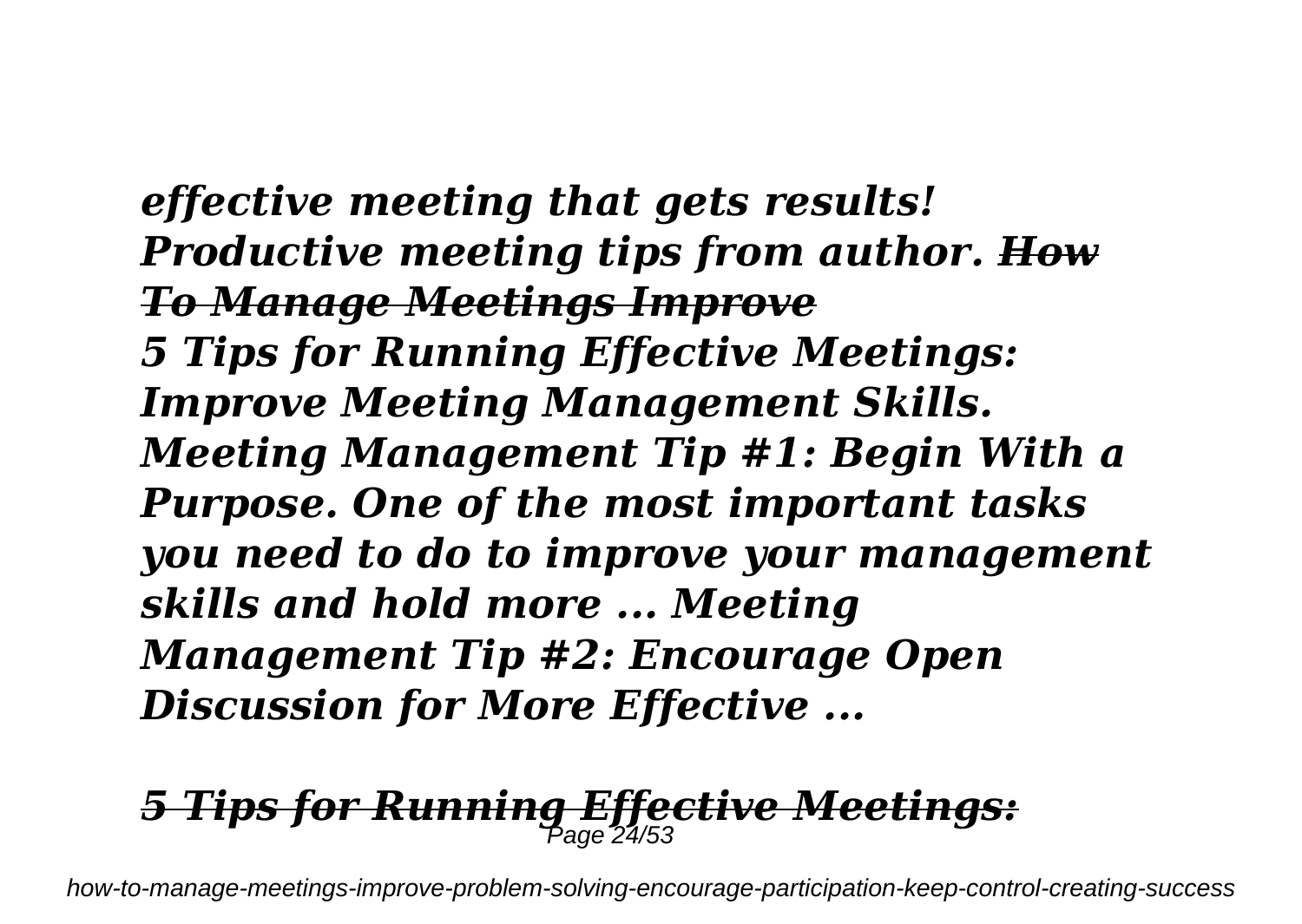#### *Improve Meeting ...*

*And if you distribute the agenda and other documents to participants before the meeting, you multiply its effectiveness because the participants can prepare for the meeting in advance. Start on time and end on time (or sooner). Respect your participants by starting and ending your meetings on time.*

### *8 Strategies for Managing Meetings Successfully - dummies Meeting Management Practices Help* Page 25/53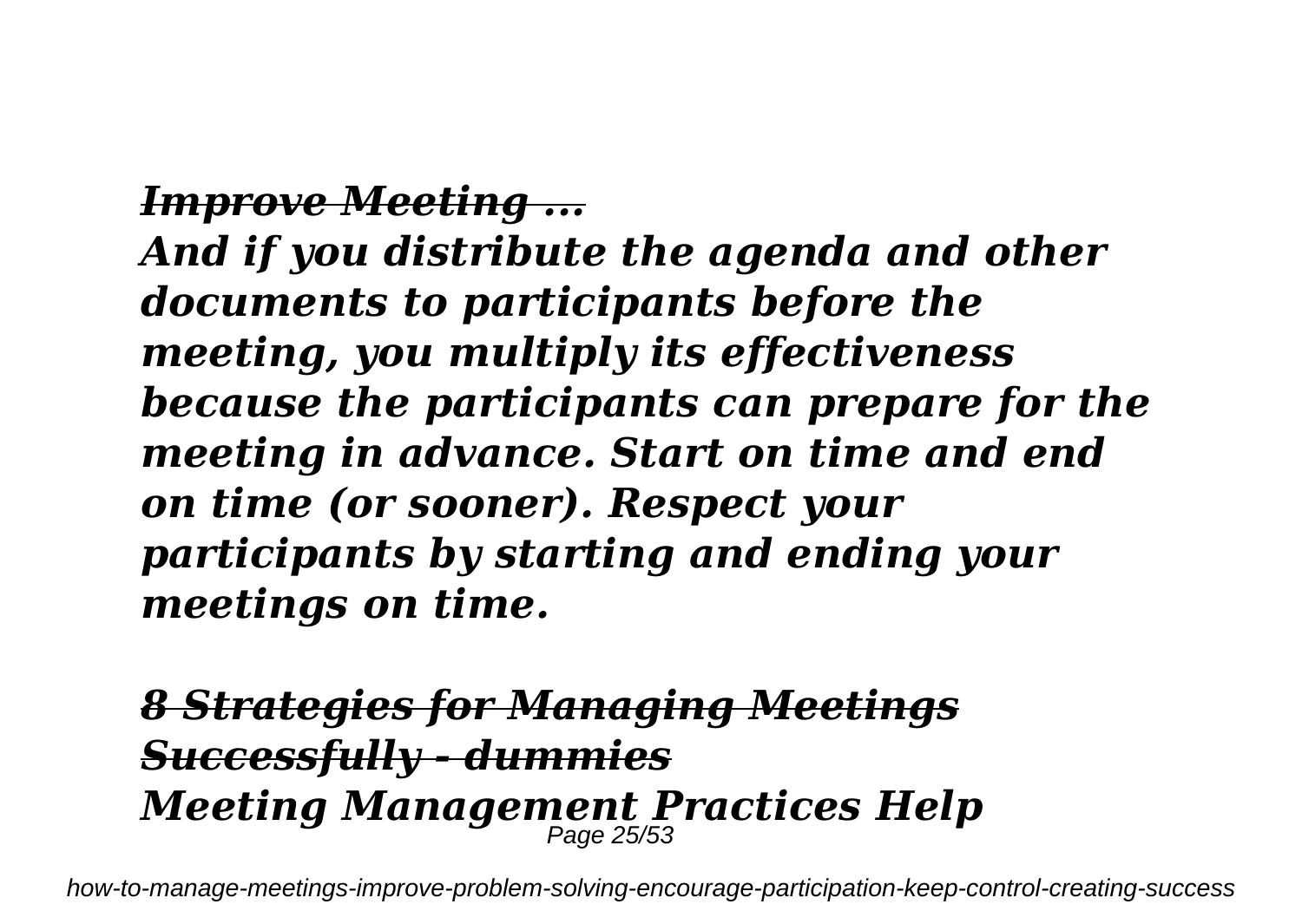*Improve Productivity Meeting Management Key — Stand PAT. Some managers employ a P.A.T. approach to meetings, requiring a P urpose, an A... Start Your Meetings on Time. If you work in one of those cultures where people trickle into meetings all the way up... Keep the ...*

*Meeting Management Practices Help Improve Productivity 12 Proven Tips for Effective Meeting Management 1. Have a Clear Objective. Is the meeting needed to generate new ideas,* Page 26/53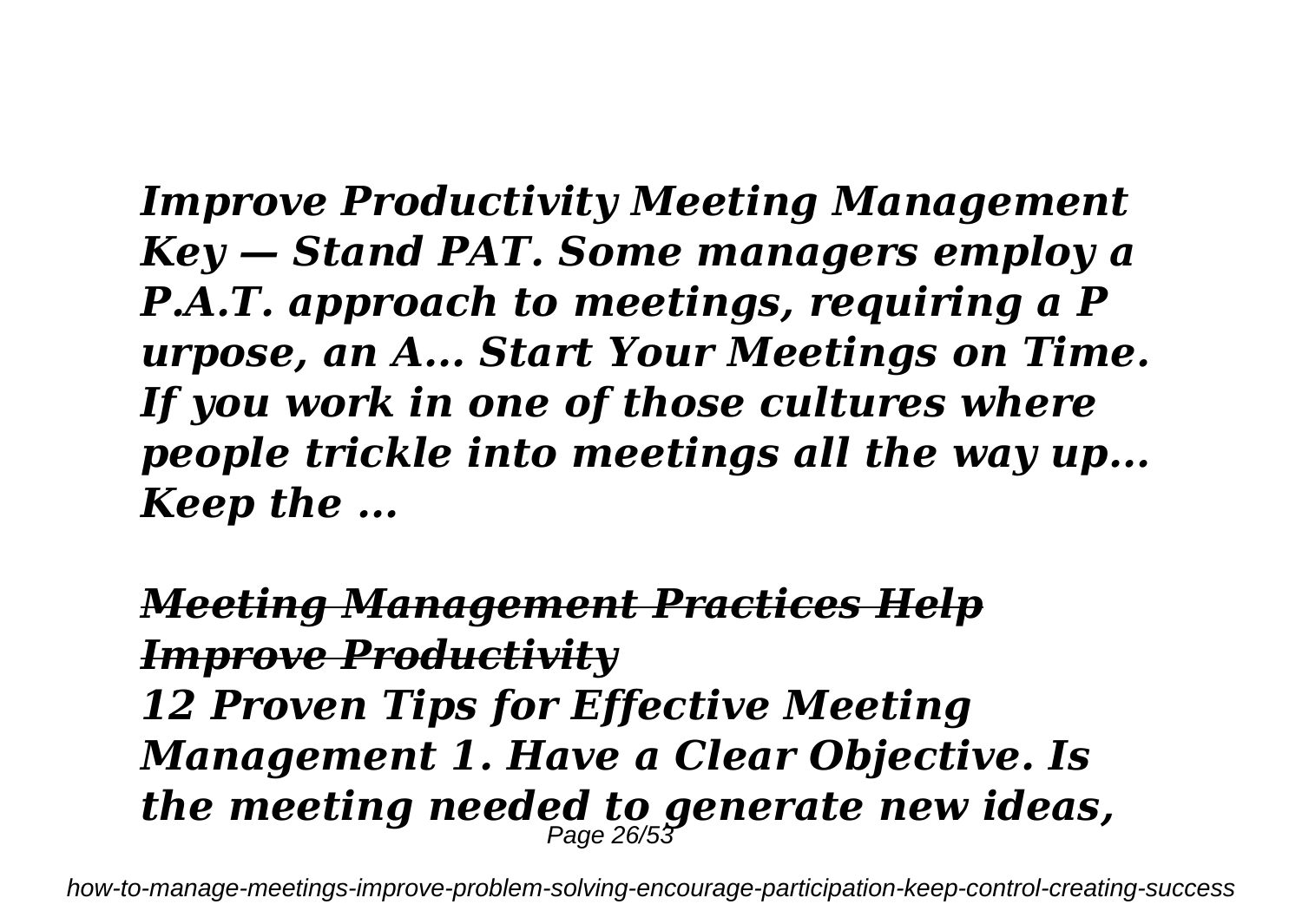### *to gather information, or to make decisions? Or... 2. Meet Outside the Office. When tired faces, low energy, and lack of ideas start to appear at meetings, it's a sign... 3. Be ...*

### *12 Proven Tips for Effective Meeting Management | Scoro*

*An agenda is a great tool for making sure your meetings stay on track and on time. It can help you set expectations up front, organize the subjects you want to cover into a workable structure, and avoid wasted time. Send the agenda and any important* Page 27/53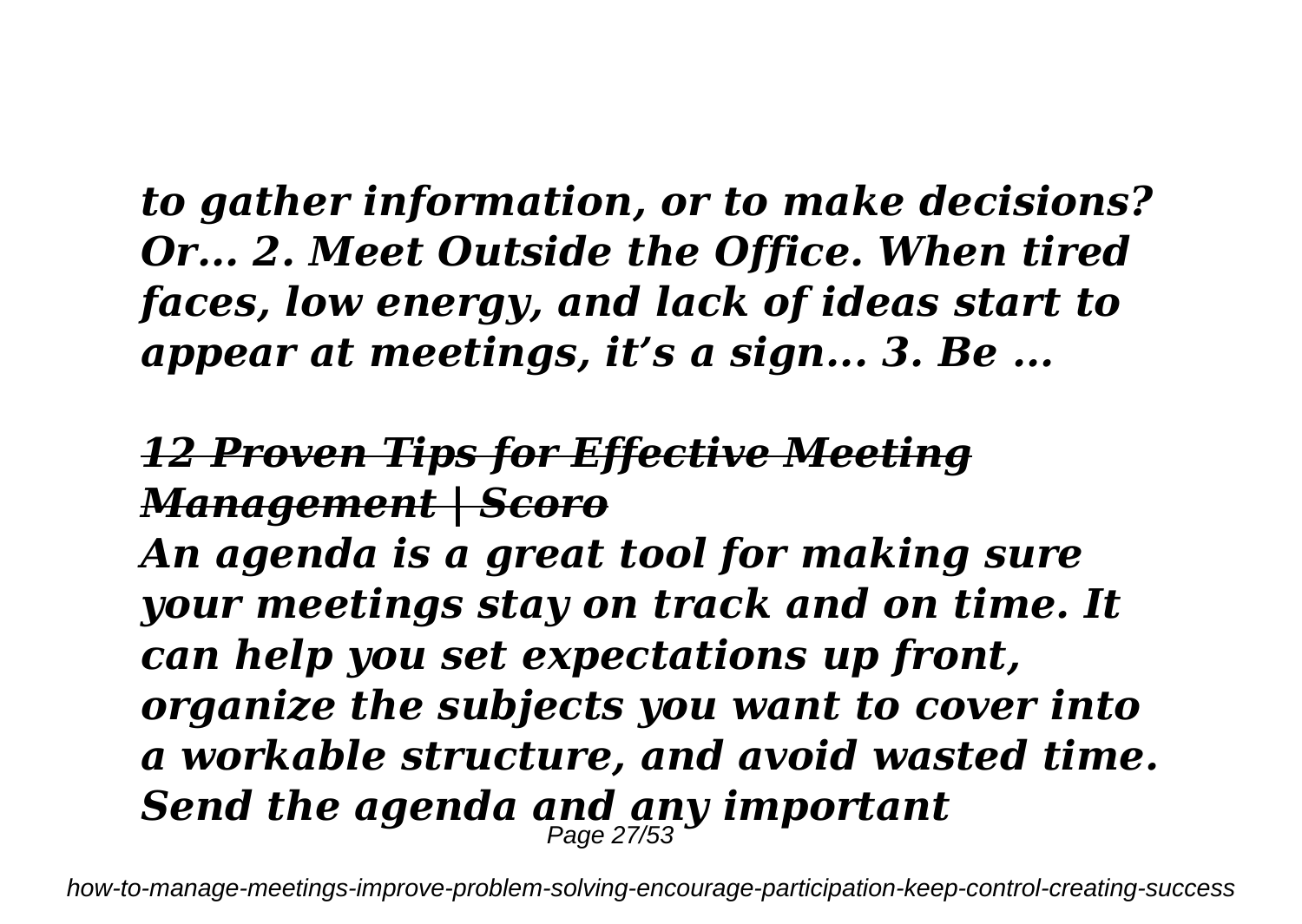### *background material 24 hours in advance.*

### *How to Make Your Management Meetings More Productive ...*

*27 Ways To Improve Your Meeting 1. Check people's time commitments before you begin your meeting This is an important thing to do, especially when you have a diverse group of people throughout the organization attending a meeting or you have a combination of insiders and outsiders attending your meeting (e.g. customers, community members, vendors).* Page 28/53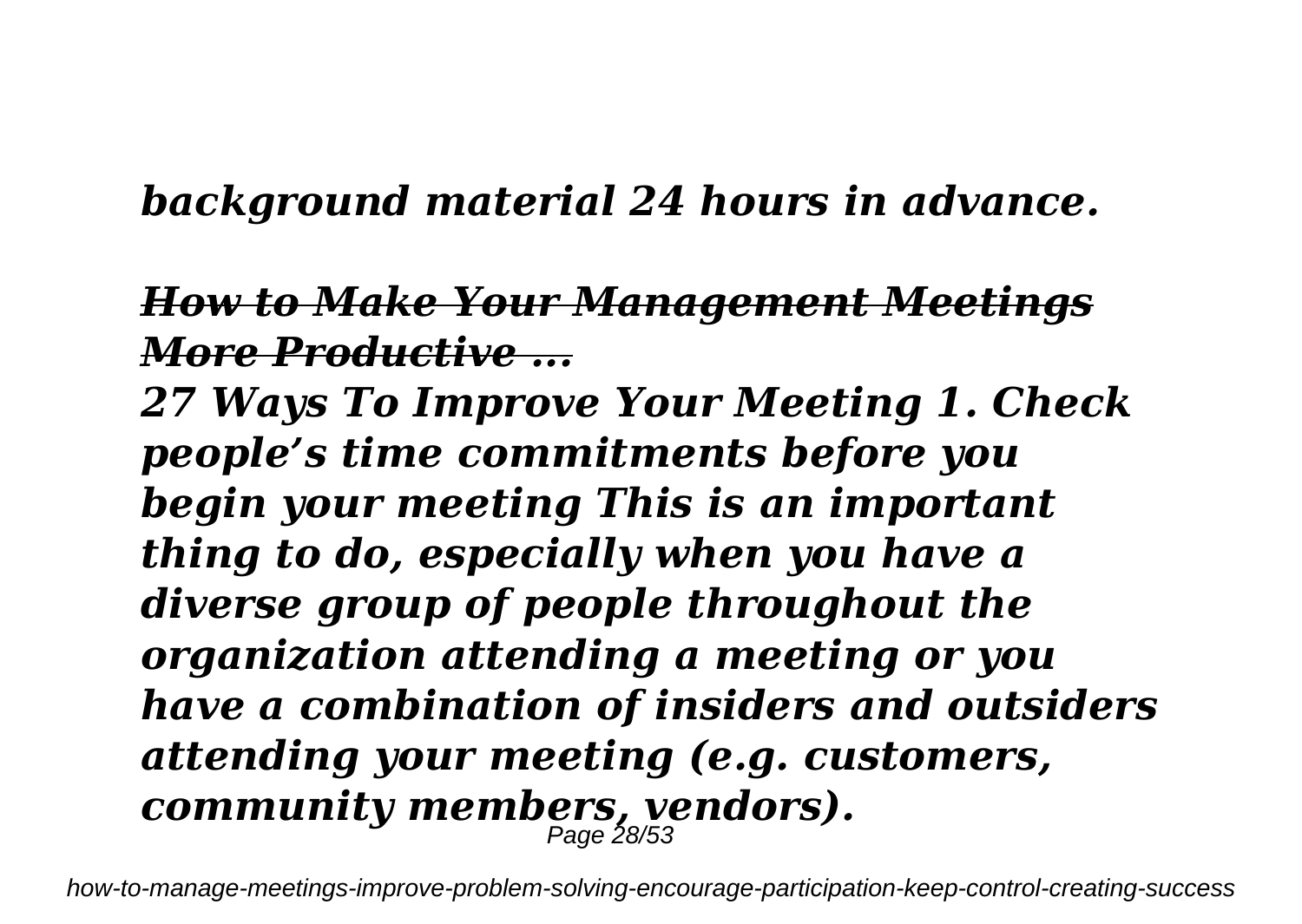### *27 Ways To Improve Your Meeting - The Sanaghan Group*

*This will help you continue to improve your process of running effective meetings. You may even want to get the participants' feedback as well. Depending on the time frame, this debriefing can be done within the meeting itself or afterward. Finally, prepare the meeting summary.*

## *Running Effective Meetings - How to Be a Meeting Host by ...* Page 29/53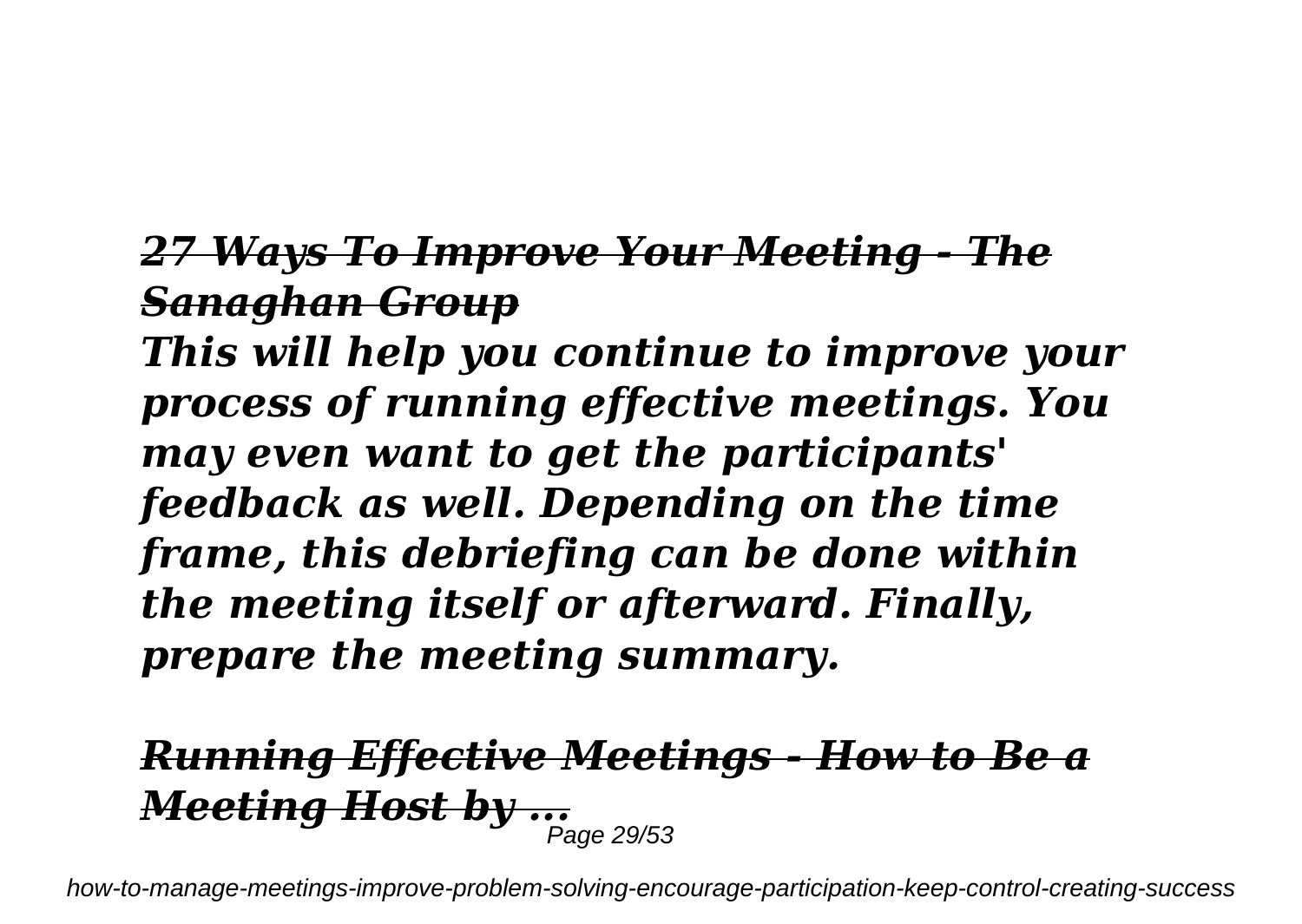*To keep meetings in check, do a meeting audit every few months. Ask yourself whether each meeting is the best use of everyone's precious time. It's an approach that Lew Cirne, the chief of New...*

*How to Run an Effective Meeting - Business Guides - The ...*

*1. Ask Questions Great questions stimulate great discussion. The article, " 70 Awesome Coaching Questions Using the GROW... 2. Demonstrate Active Listening Active listening allows you to really and deeply* Page 30/53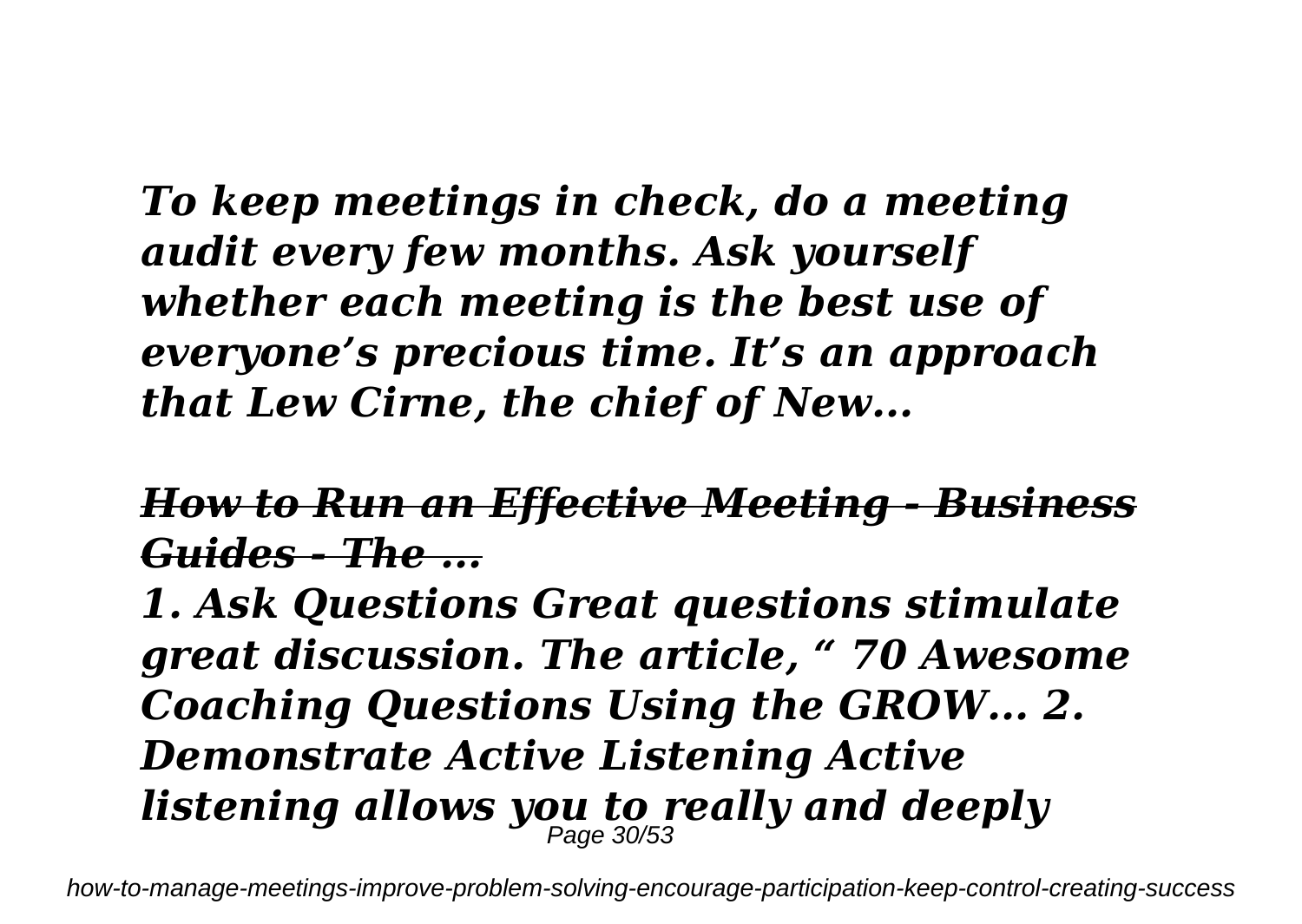### *know that you and the person you are... 3. Lead a Proper Brainstorming Session*

### *9 Meeting Facilitation Skills for Managers to Practice*

*The best online meetings include three essentials you need to remember: connection, collaboration and feedback. Maintaining these essentials you will make participants feel more engaged while keeping the meeting productive.*

# *16 secrets to keep your remote team* Page 31/53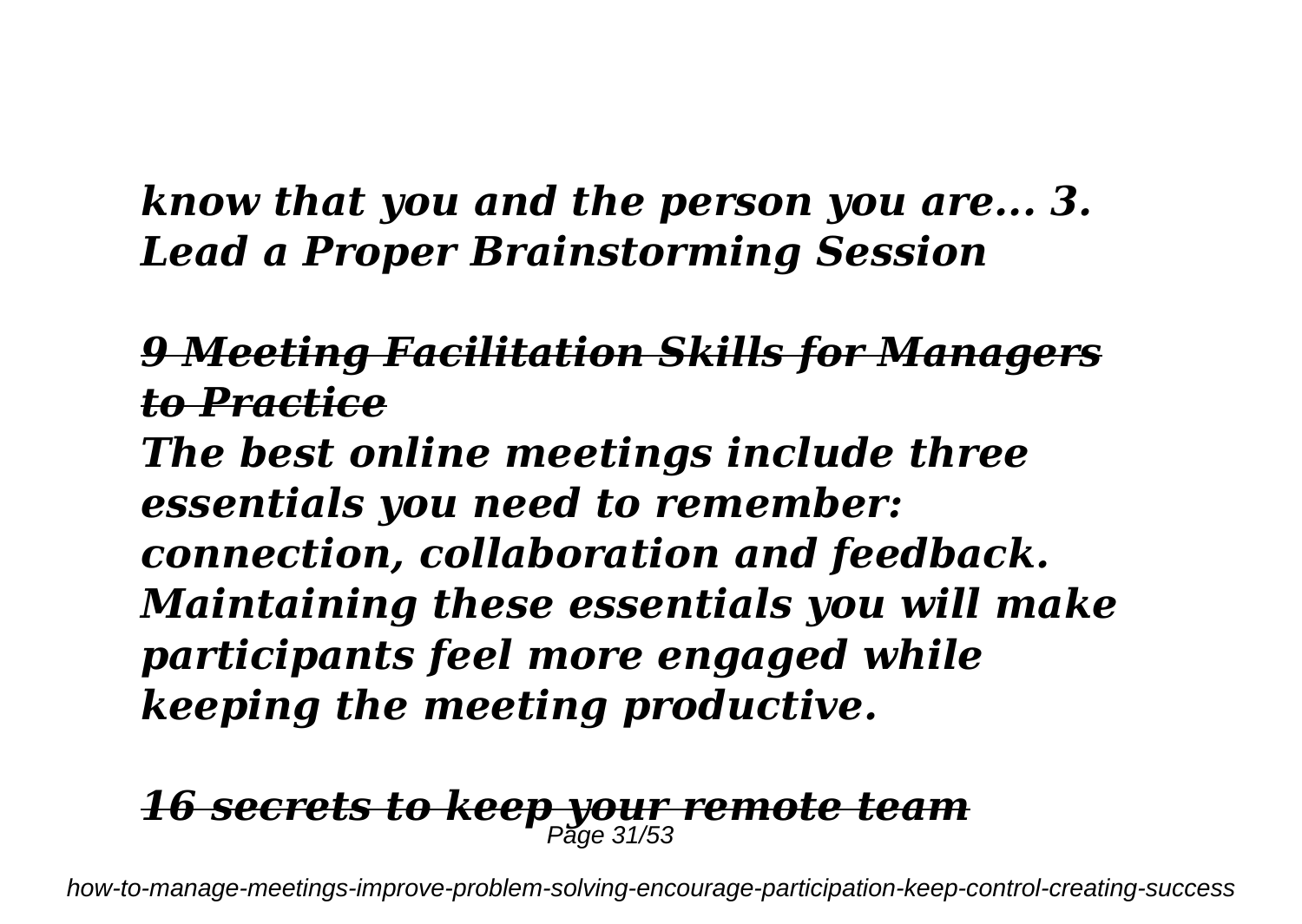*engaged on meetings Components of Meetings. A meeting can be divided into the following three main components: Content is the knowledge, information, experience, expertise, opinions, ideas, attitudes and expectations that each individual brings to a meeting.; Interaction is the way in which the participants work together to deal with the content of a meeting. This includes the feelings, attitudes and expectations ...*

#### *Planning and Structuring Effective Meetings* Page 32/53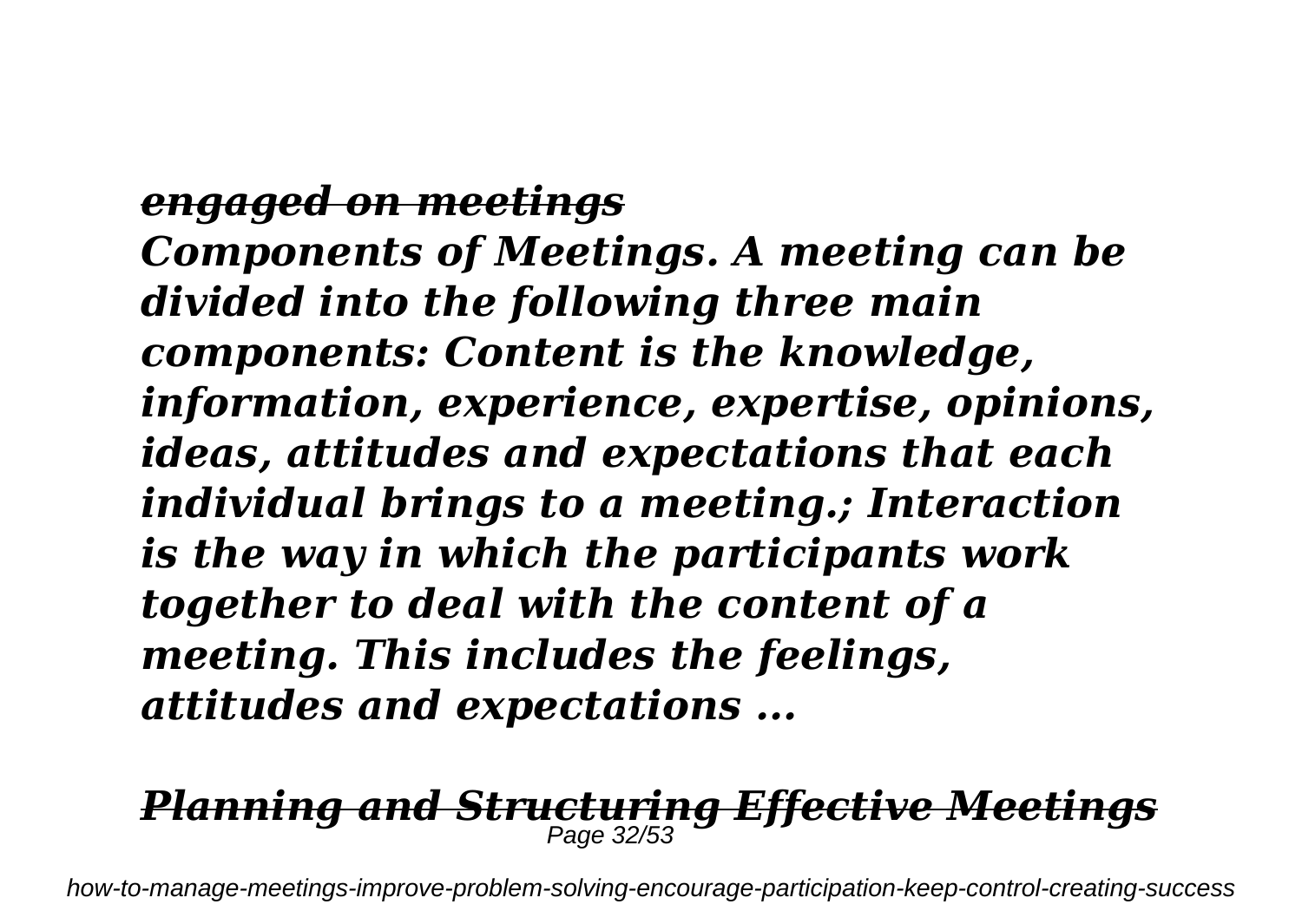#### *| SkillsYouNeed*

*You'll greatly improve your discussions by tailoring your meetings so that their objectives are aligned with the content, frequency, and duration of your meetings. Liane Davey is a team...*

### *A Step-by-Step Guide to Structuring Better Meetings*

*Increase space efficiency. With a clearer view of everyone's needs, meetings can be managed in a way that makes the most of the space. In addition, Condeco also helps* Page 33/53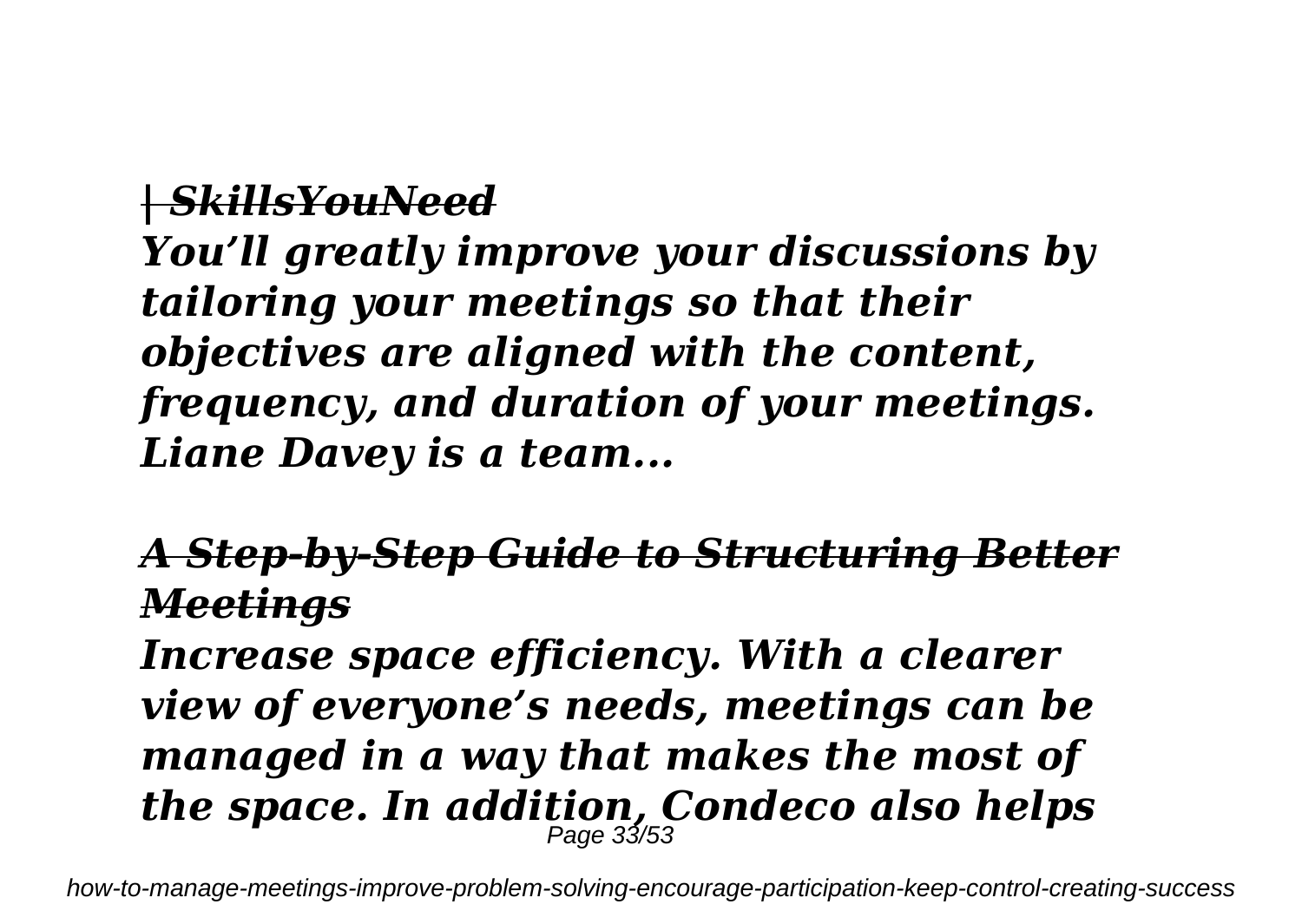*you free up unused space. With Condeco room screens you can reduce wasted meeting space by asking users to check in on the digital touch screen outside the room. Rooms are automatically freed up for others if the booker doesn't turn up to check in, allowing someone else to book the room.*

*Improve management of meeting room bookings | Condeco Software How to improve meeting management skills Since effective meetings are indispensable to the success of an organization, the* Page 34/53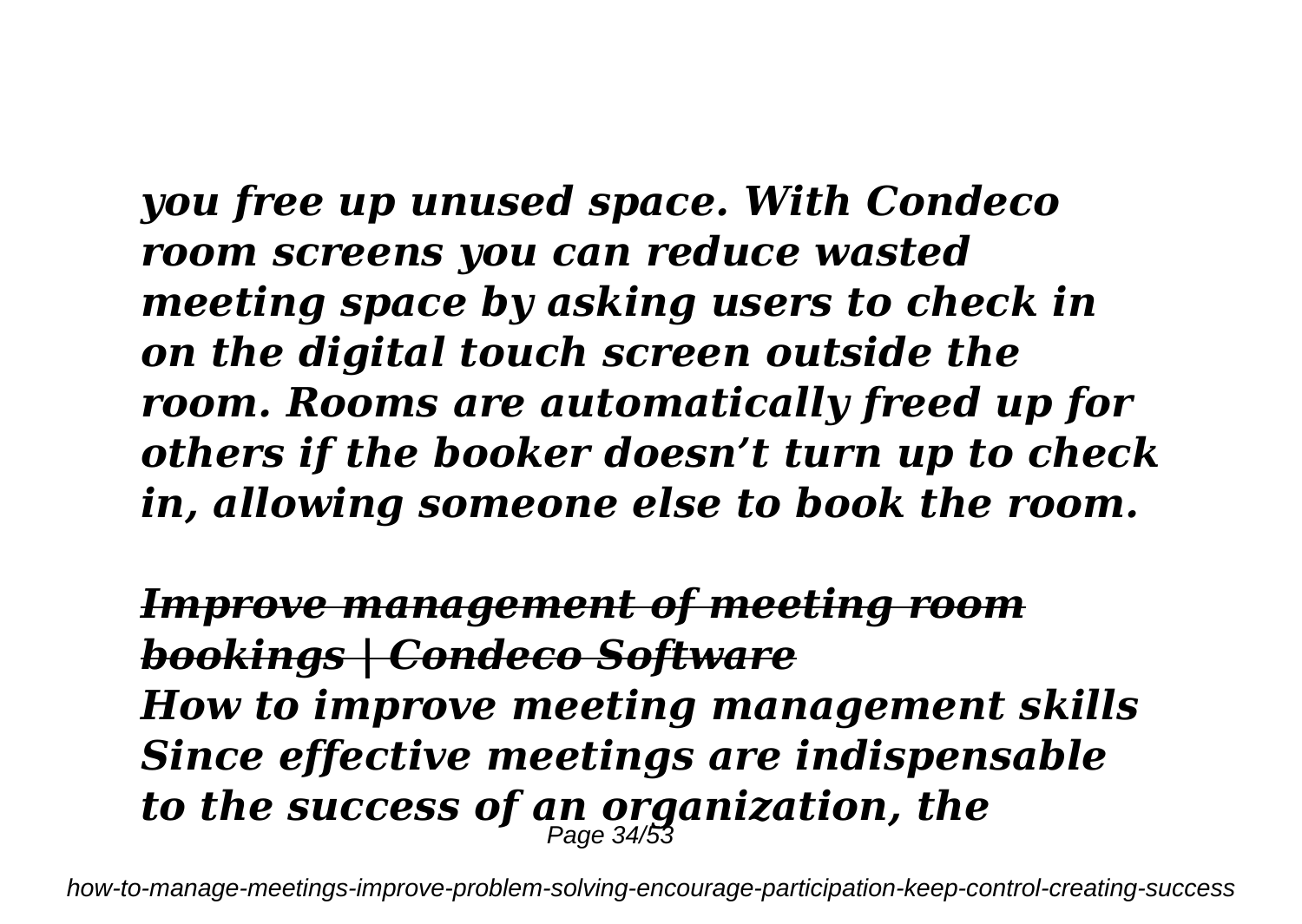*success of your job as well as your career depends to a great extent on your meeting management skills. Following are the tips that will help you improve: Begin by communicating the purpose.*

*Meeting Management | Definition, Importance for Career ... Here are five ways to improve employee engagement in meetings and create a space within which it is safe to speak up: Before each meeting, consider each topic and who you would like to hear from on the subject.* Page 35/53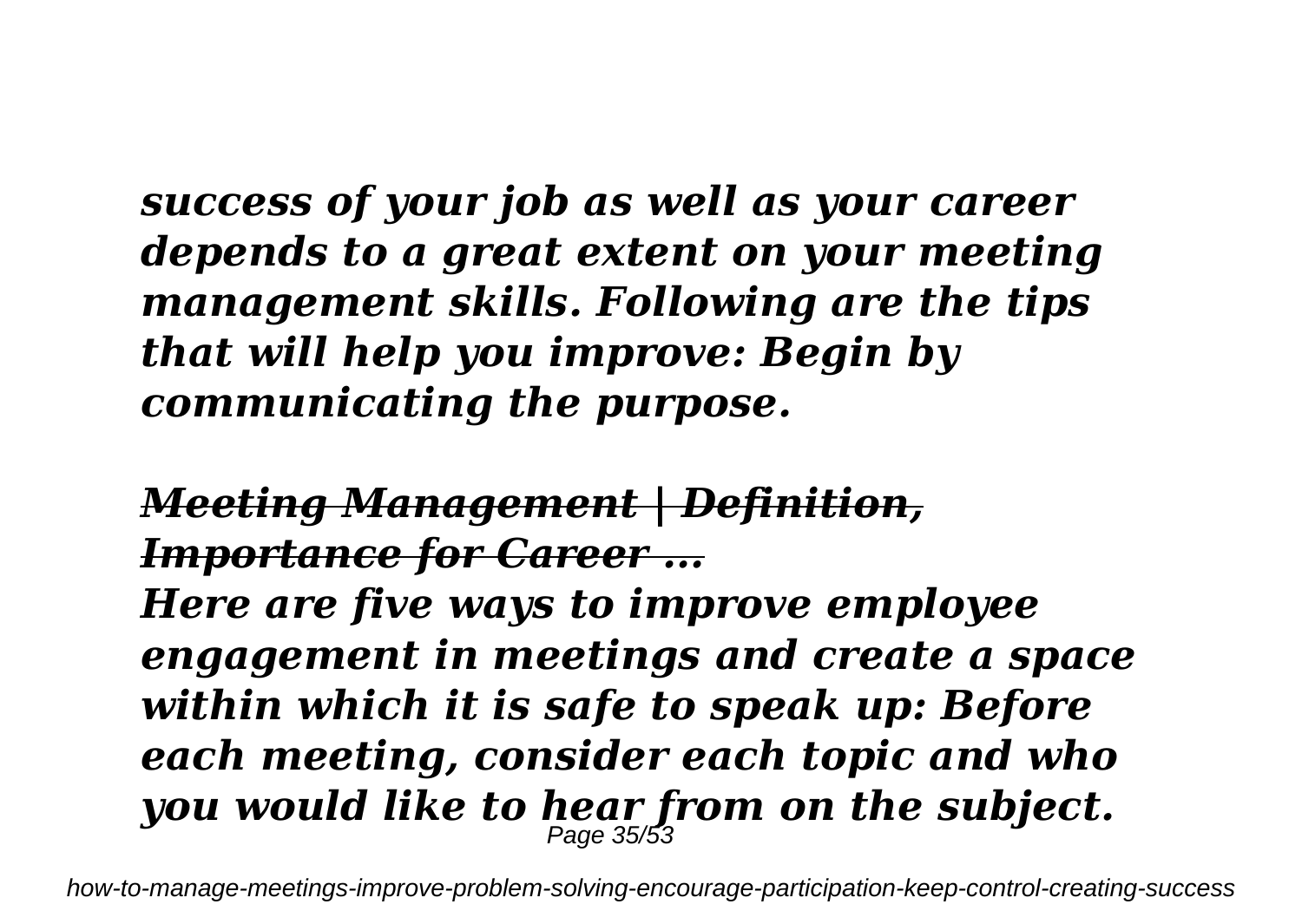*5 Ways to Improve Employee Engagement in Meetings …and Why ...*

*How to Manage Meetings: Improve Problem Solving; Encourage Participation; Keep Control (Creating Success Book 27) eBook: Barker, Alan: Amazon.com.au: Kindle Store*

*How to Manage Meetings: Improve Problem Solving; Encourage ...*

*Keeping everyone on their feet can help improve attention levels, as well as emphasise the need for the meeting to stay* Page 36/53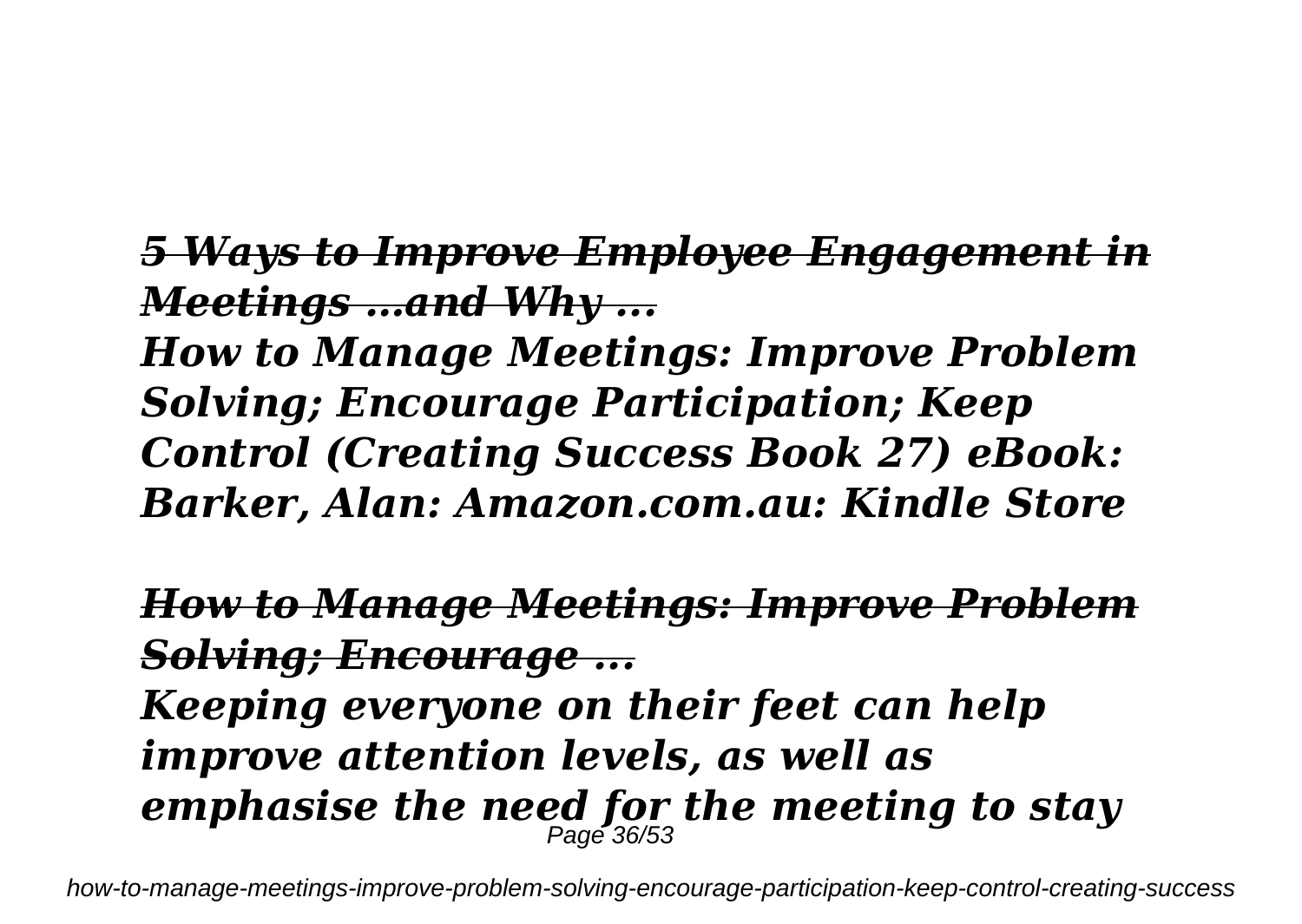*"short and sweet". A stand-up meeting can also give everyone a welcome break from sitting at their desks all day. 3. Set a timer to make sure your meetings never run over*

### *10 Ways to Improve Your Team Meetings - Call Centre Helper*

*If people in a meeting can't hear you, you might be muted or you might not have configured your mic correctly. To change your speaker, microphone, or camera settings when you're on a call or in a meeting, select More options > Show device* Page 37/53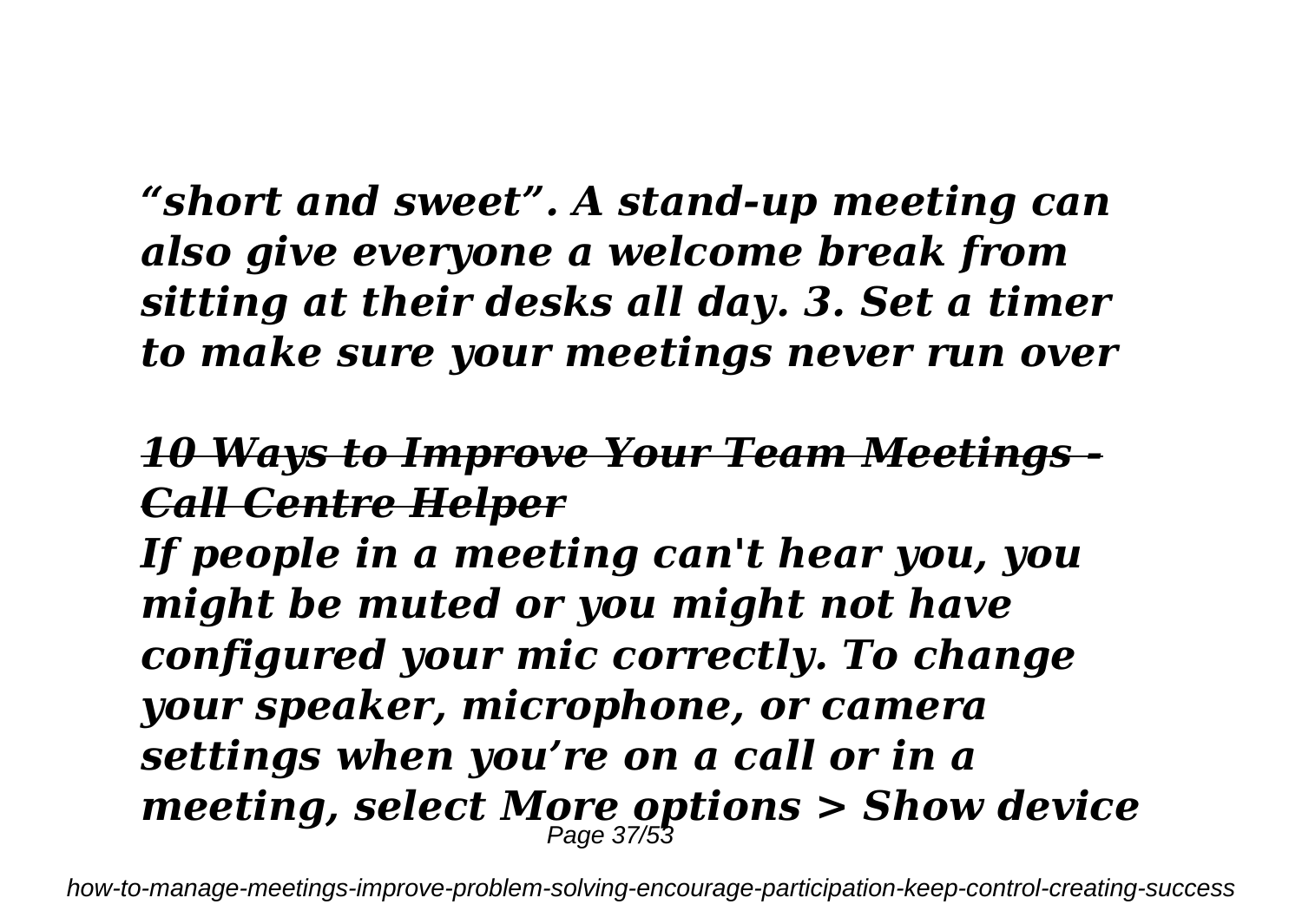### *settings in your meeting controls. Then, select the speaker, microphone, and camera options you want.*

) Manage Meetings: Improve Problem Solv Encourage ...

If people in a meeting can't hear you, you might muted or you might not have configured your r correctly. To change your speaker, microphone, camera settings when you're on a call or in meeting, select More options > Show device setting

Page 38/53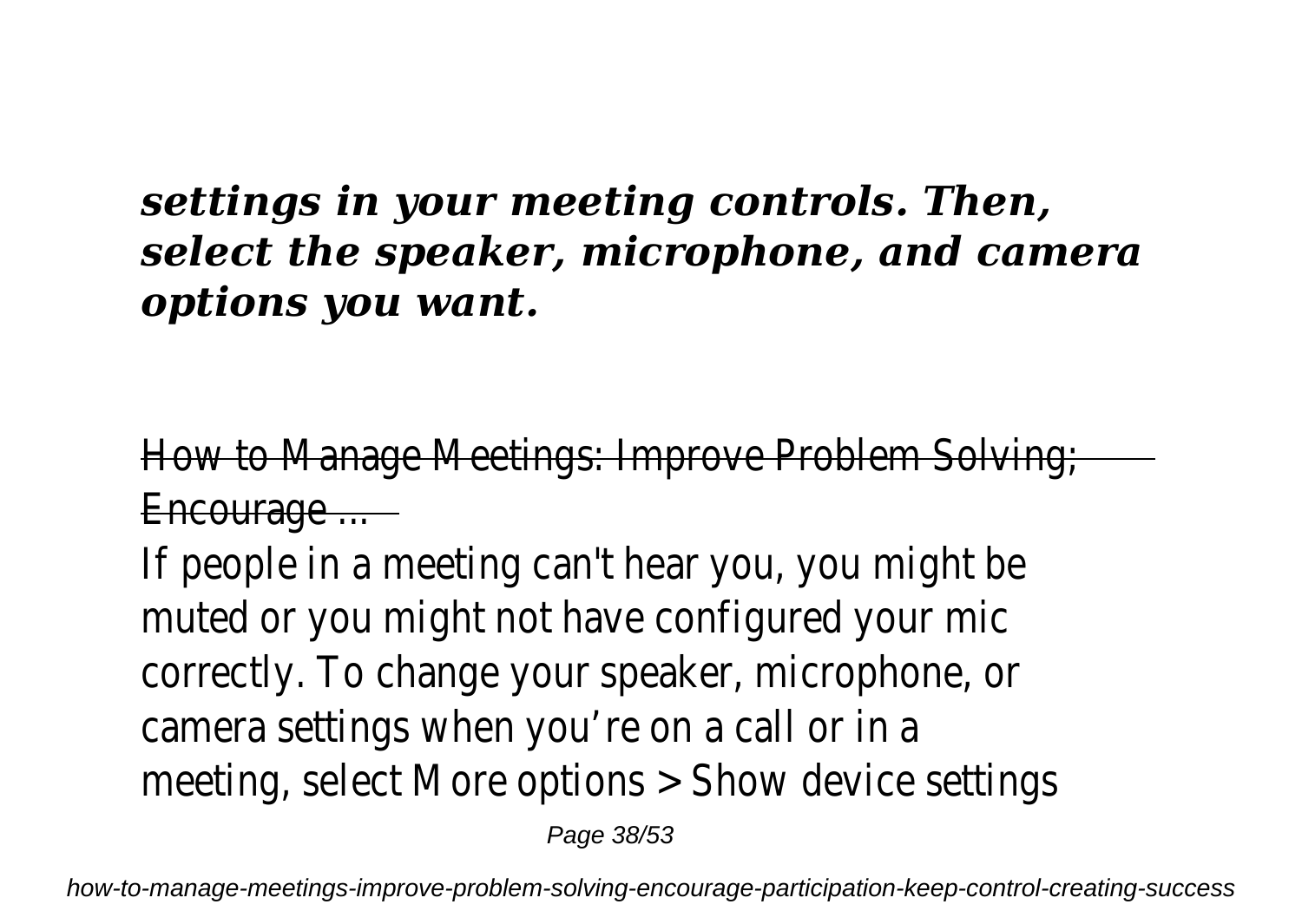in your meeting controls. Then, select the speak microphone, and camera options you want This will help you continue to improve your proce of running effective meetings. You may even want get the participants' feedback as well. Depending the time frame, this debriefing can be done within meeting itself or afterward. Finally, prepare meeting summary.

How to Manage Meetings: Improve Problem Solving Encourage Participation; Keep Control (Creat Success Book 27) eBook: Barker, Ala Amazon.com.au: Kindle Store

Page 39/53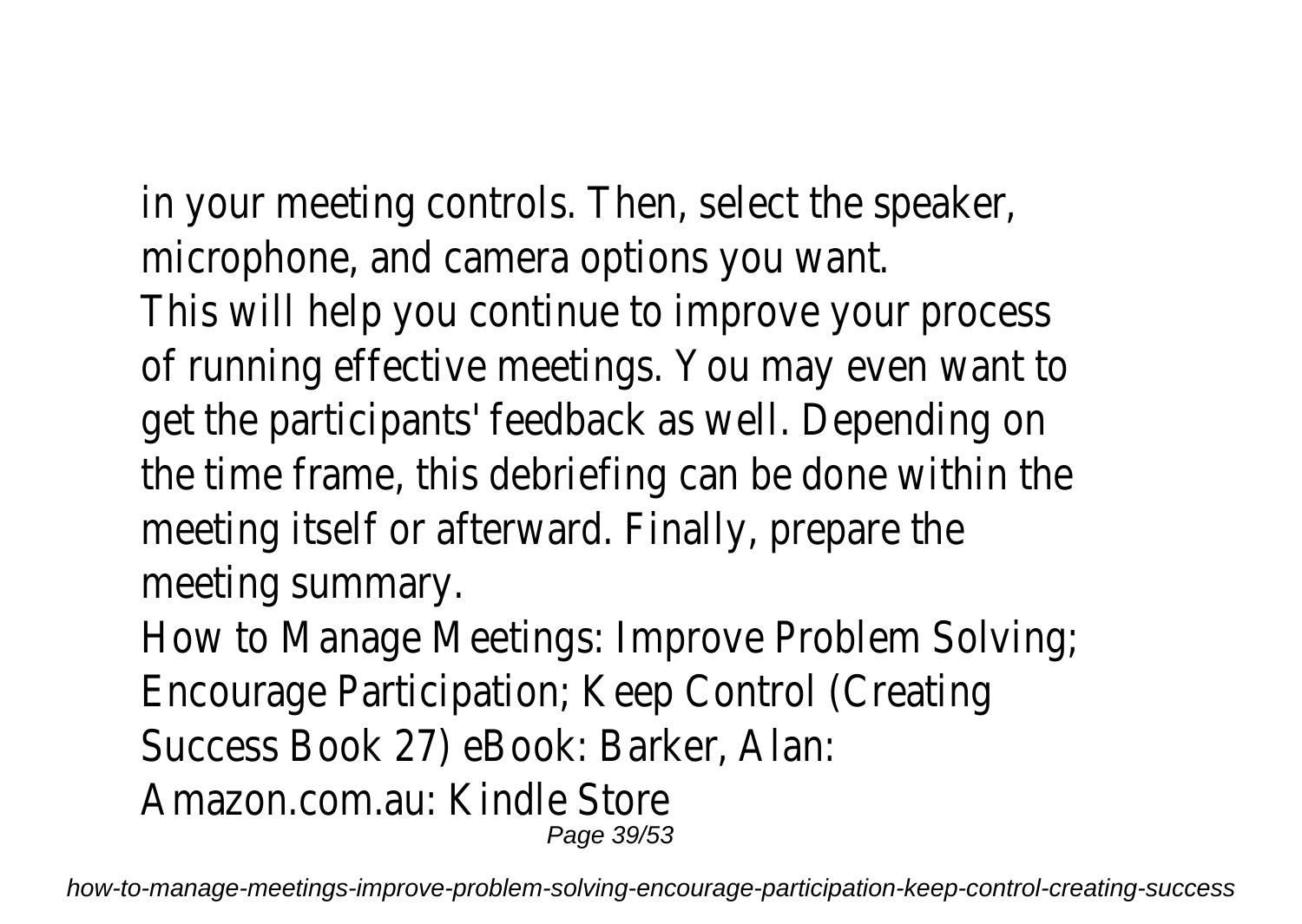8 Tips for Running More Effective Meetings | The Distilled Man

Efficient Meetings - 7 Tips To Run an Effective Meeting How to Write Meeting Minutes **Four Ways to Improve a Meeting** Effective Meetings - How to Lead Great Meetings How to organize an effective meeting? Effective Meetings: Level 10 Meeting for Entrepreneurial Leadership Teams *Learn how to manage people and be a better leader* How to Manage a Meeting *How to Ace a Job Interview: 10 Crucial Tips \"How to Get a Meeting with Anyone\" by Stu Heinecke - BOOK SUMMARY 6 Secrets Of Effective Meetings Stop trying so hard.* Page 40/53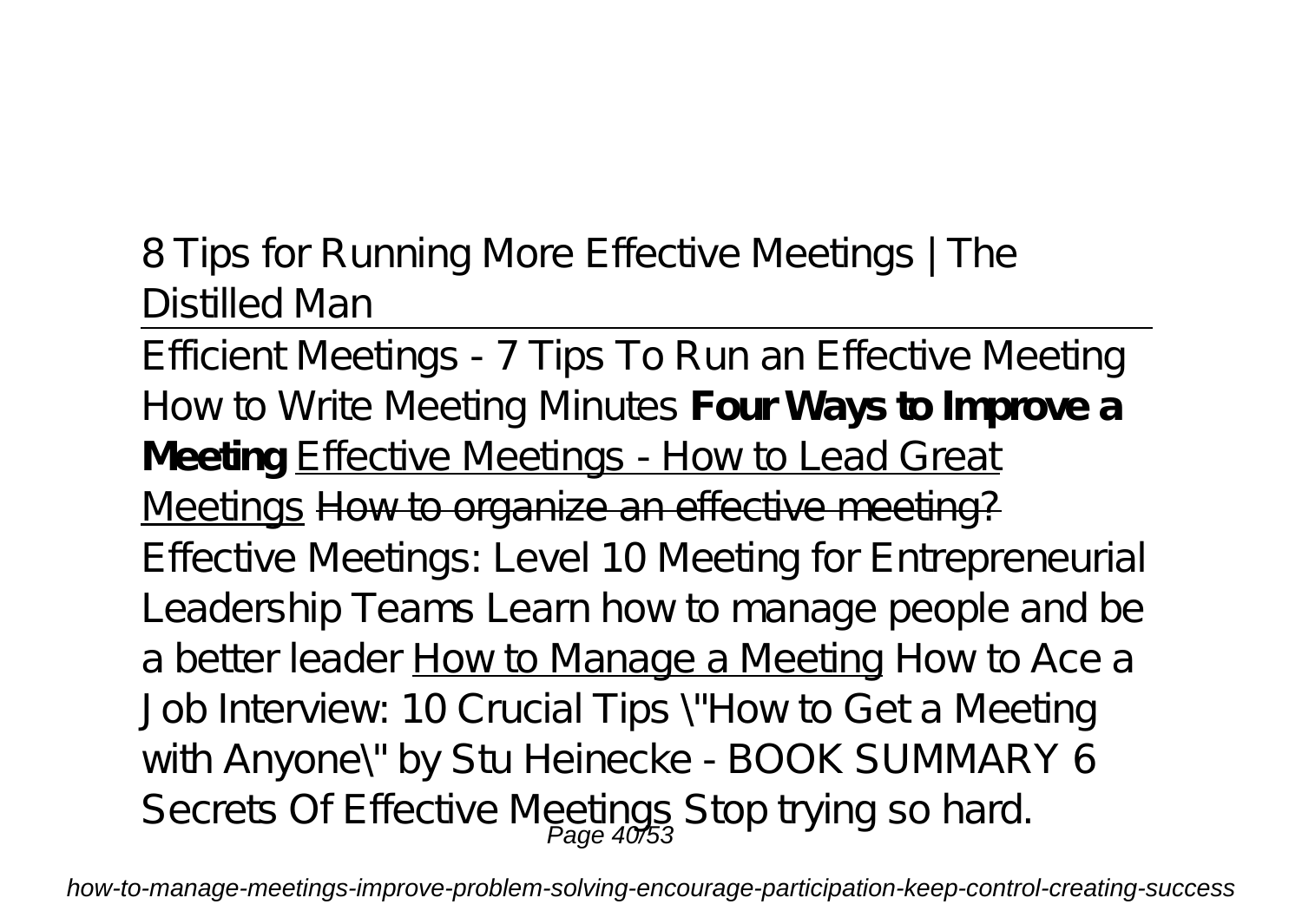*Achieve more by doing less. | Bethany Butzer | TEDxUNYP* This Is How Successful People Manage Their Time *Three Steps to Transform Your Life | Lena Kay | TEDxNishtiman*

Speak like a Manager: Verbs 1How I take notes - Tips for neat and efficient note taking | Studytee 3 Ways to Overcome Anxiety | Olivia Remes | TEDxKlagenfurt **HOW TO INCREASE WILLPOWER - THE WILLPOWER INSTINCT BY KELLY MCGONIGAL ANIMATED BOOK REVIEW** How to be a great MC - Emcee - Master of Ceremonies #1 \"Secrets to a Great Introduction!\" 2015 Motivate yourself with visions, goals and willpower | Hugo Kehr | TEDxTUM How to Get Your Brain to Focus | Page 41/53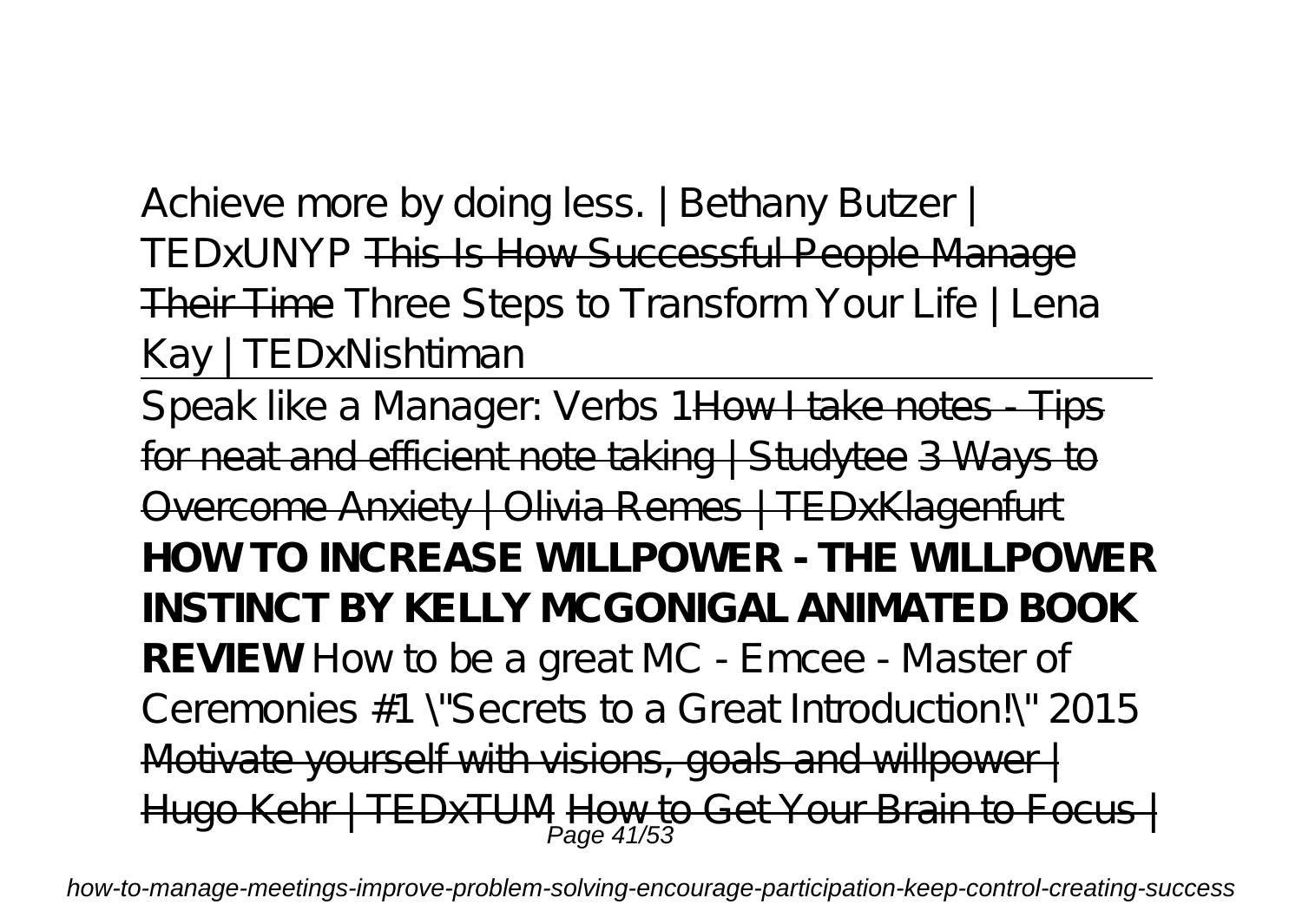Chris Bailey | TEDxManchester **How to cope with anxiety | Olivia Remes | TEDxUHasselt** Introduction to Scrum - 7 Minutes **Think Fast, Talk Smart: Communication Techniques**

Stop Trying to Motivate Your Employees | Kerry Goyette | TEDxCosmoPark

How to Achieve Your Most Ambitious Goals | Stephen Duneier | TEDxTucson

How to Design Your Life (My Process For Achieving Goals)**Learn how to run an effective meeting that gets** results! Productive meeting tips from author. How To Manage Meetings Improve

Page 42/53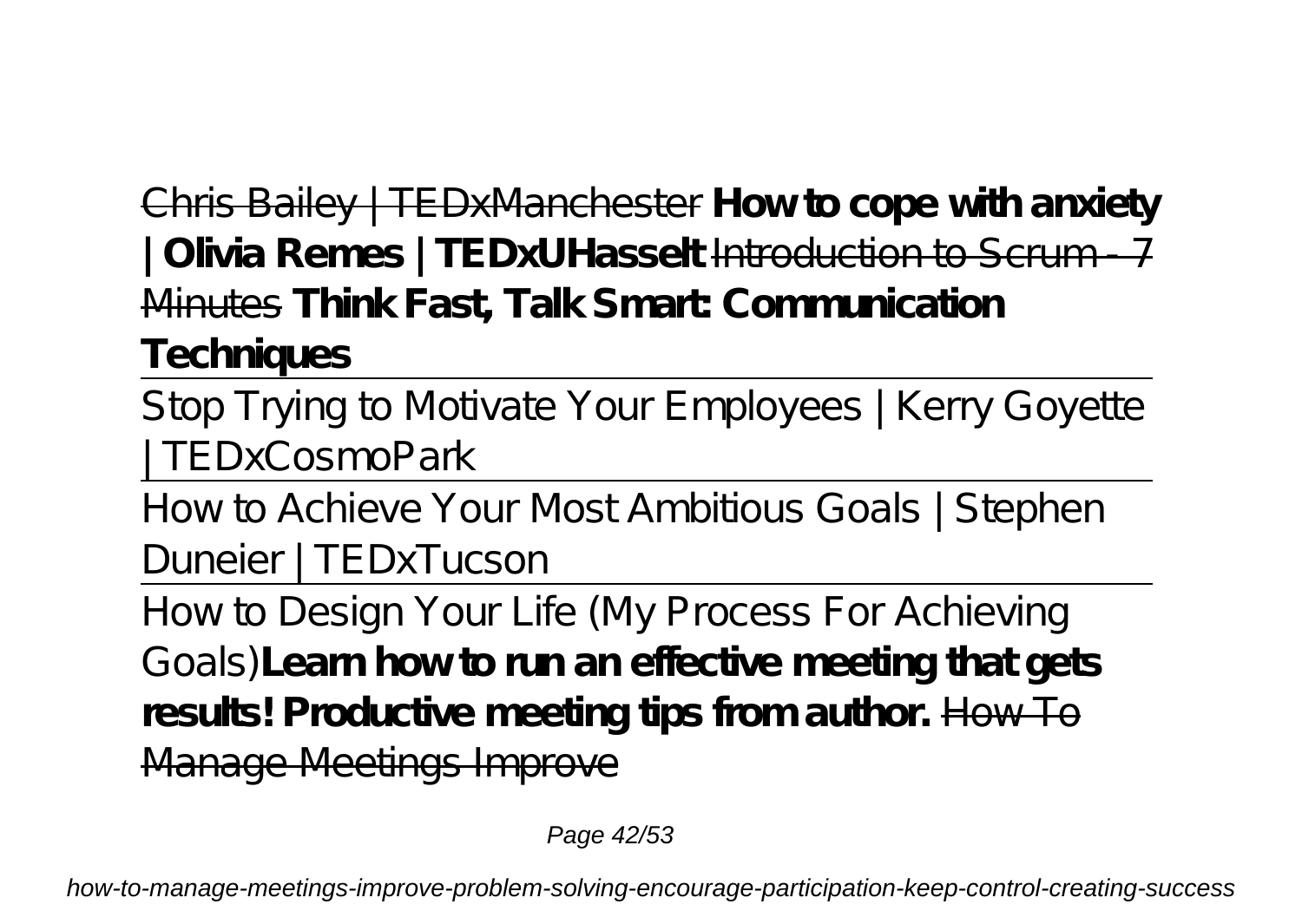And if you distribute the agenda and other documents to participants before the meeting, you multiply its effectiveness because the participants can prepare for the meeting in advance. Start on time and end on time (or sooner). Respect your participants by starting and ending your meetings on time.

An agenda is a great tool for making sure your meetings stay on track and on time. It can help you set expectations up front, organize the subjects you want to cover into a workable structure, and avoid wasted time. Send the agenda and any important background material 24 hours in advance. Page 43/53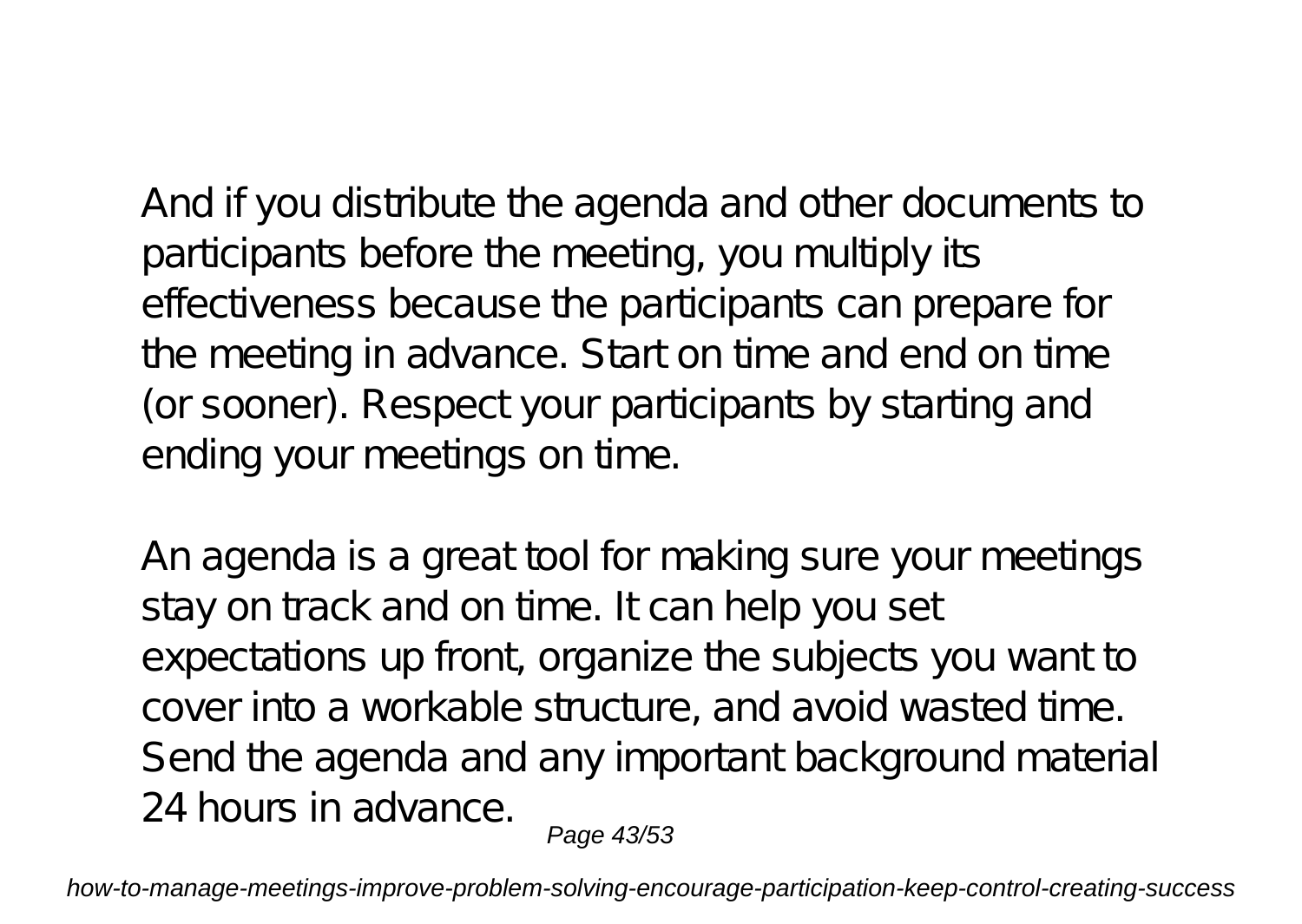#### Meeting Management Practices Help Improve Productivity

The best online meetings include three essentials you need to remember: connection, collaboration and feedback. Maintaining these essentials you will make participants feel more engaged while keeping the meeting productive.

Keeping everyone on their feet can help improve attention levels, as well as emphasise the need for the meeting to stay "short and sweet". A stand-up meeting can also give everyone a welcome break from sitting at their desks all day. 3. Set a Page 44/53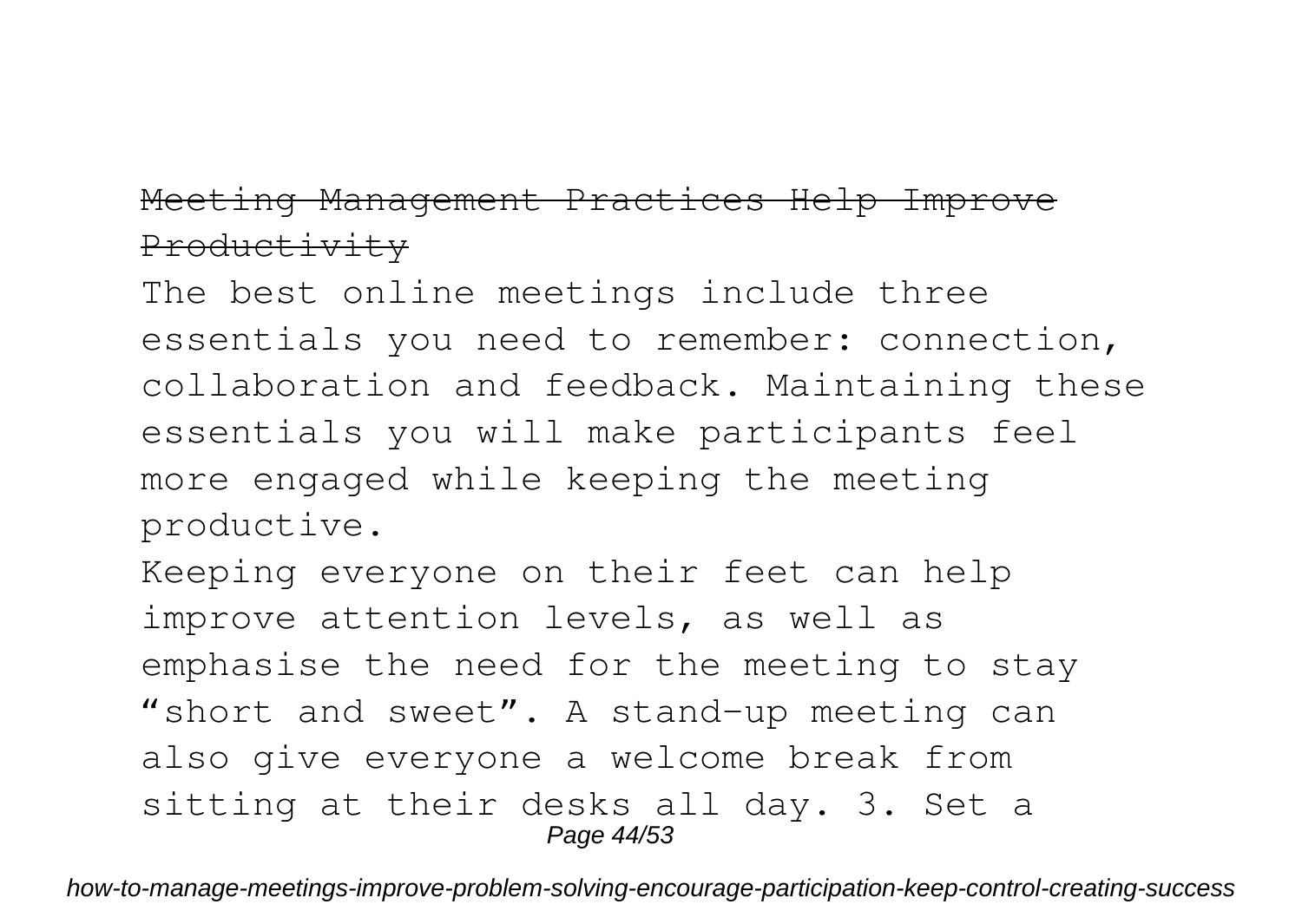timer to make sure your meetings never run over

*12 Proven Tips for Effective Meeting Management 1. Have a Clear Objective. Is the meeting needed to generate new ideas, to gather information, or to make decisions? Or... 2. Meet Outside the Office. When tired faces, low energy, and lack of ideas start to appear at meetings, it's a sign... 3. Be ... A Step-by-Step Guide to Structuring Better*

Page 45/53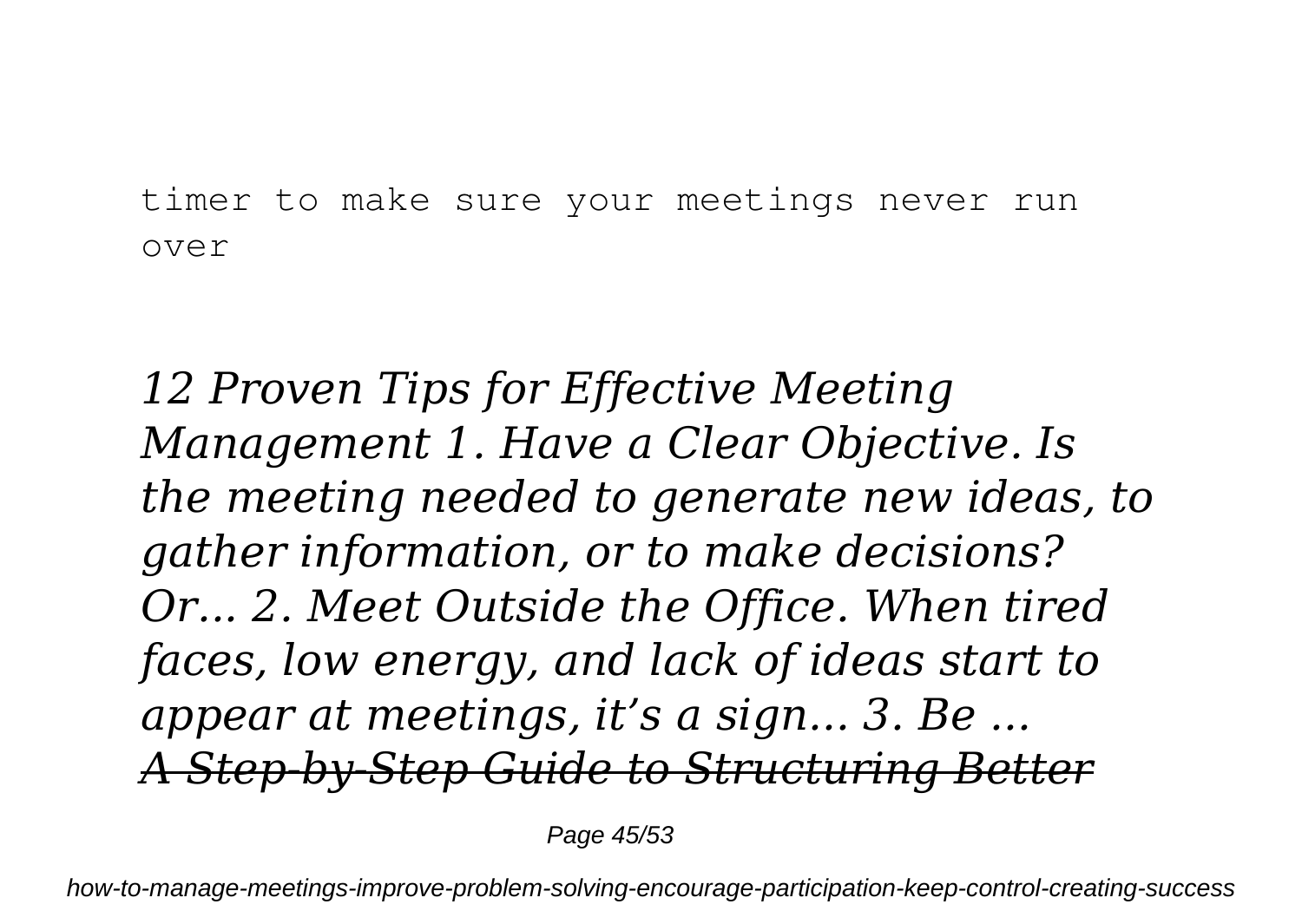### *Meetings 5 Tips for Running Effective Meetings: Improve Meeting ...*

*How to improve meeting management skills Since effective meetings are indispensable to the success of an organization, the success of your job as well as your career depends to a great extent on your meeting management skills. Following are the tips that will help you improve: Begin by communicating the purpose.*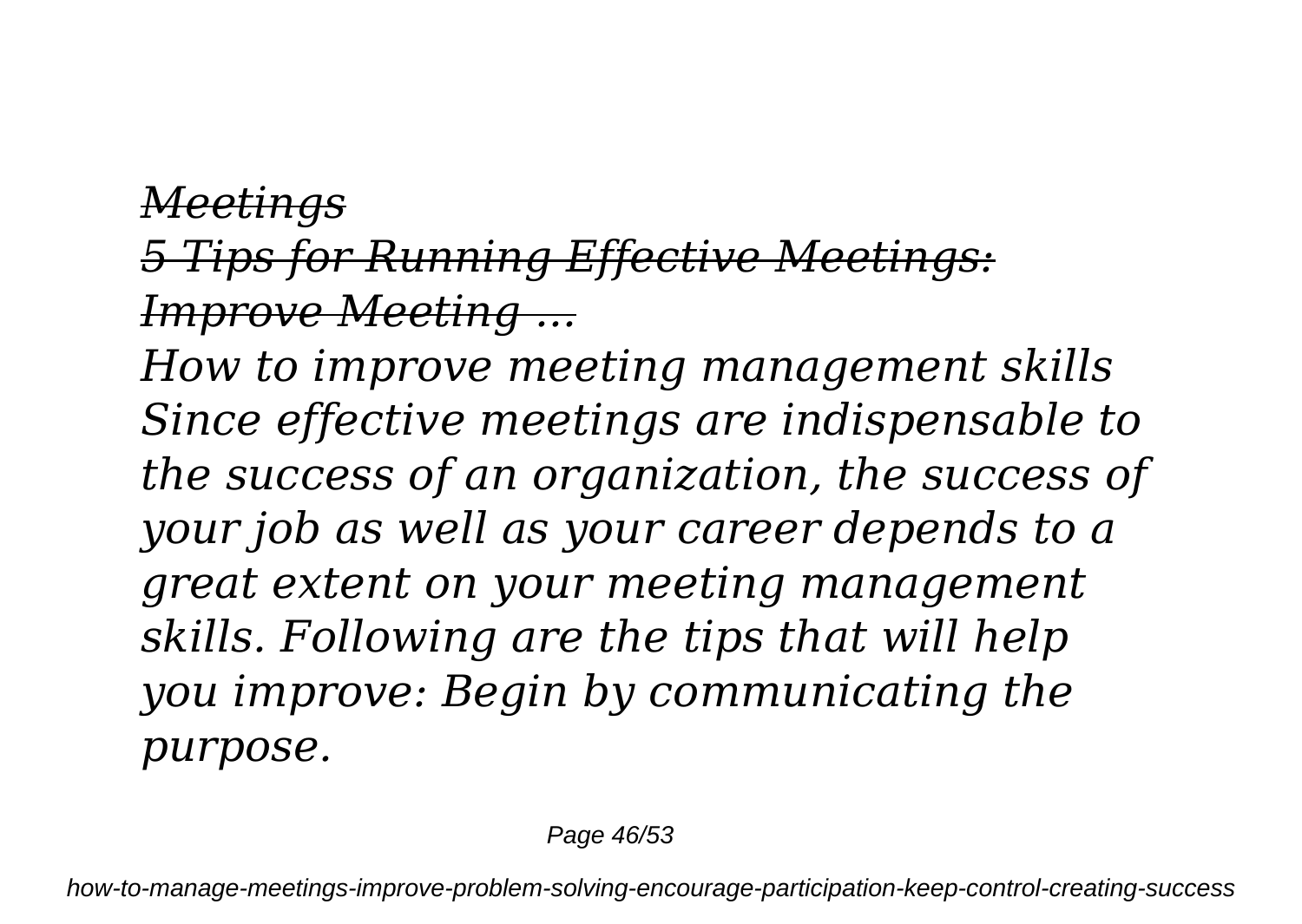Components of Meetings. A meeting can be divided into the following three main components: Content is the knowledge, information, experience, expertise, opinions, ideas, attitudes and expectations that each individual brings to a meeting.; Interaction is the way in which the participants work together to deal with the content of a meeting. This includes the feelings, attitudes and expectations ...

10 Ways to Improve Your Team Meetings Call Centre Helper Page 47/53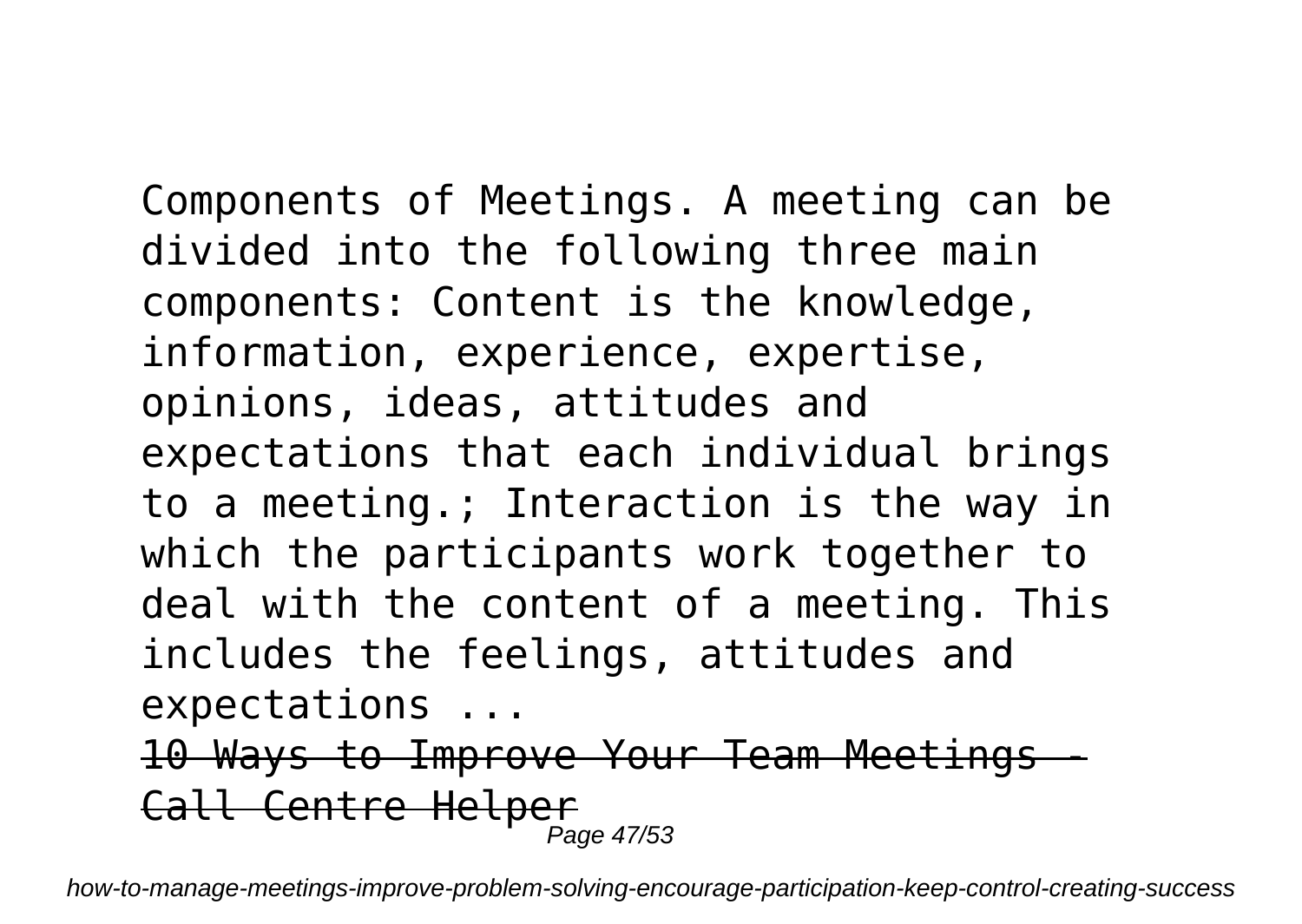1. Ask Questions Great questions stimulate great discussion. The article, " 70 Awesome Coaching Questions Using the GROW... 2. Demonstrate Active Listening Active listening allows you to really and deeply know that you and the person you are... 3. Lead a Proper Brainstorming Session Meeting Management | Definition, Importance for Career ...

*You'll greatly improve your discussions by tailoring*

Page 48/53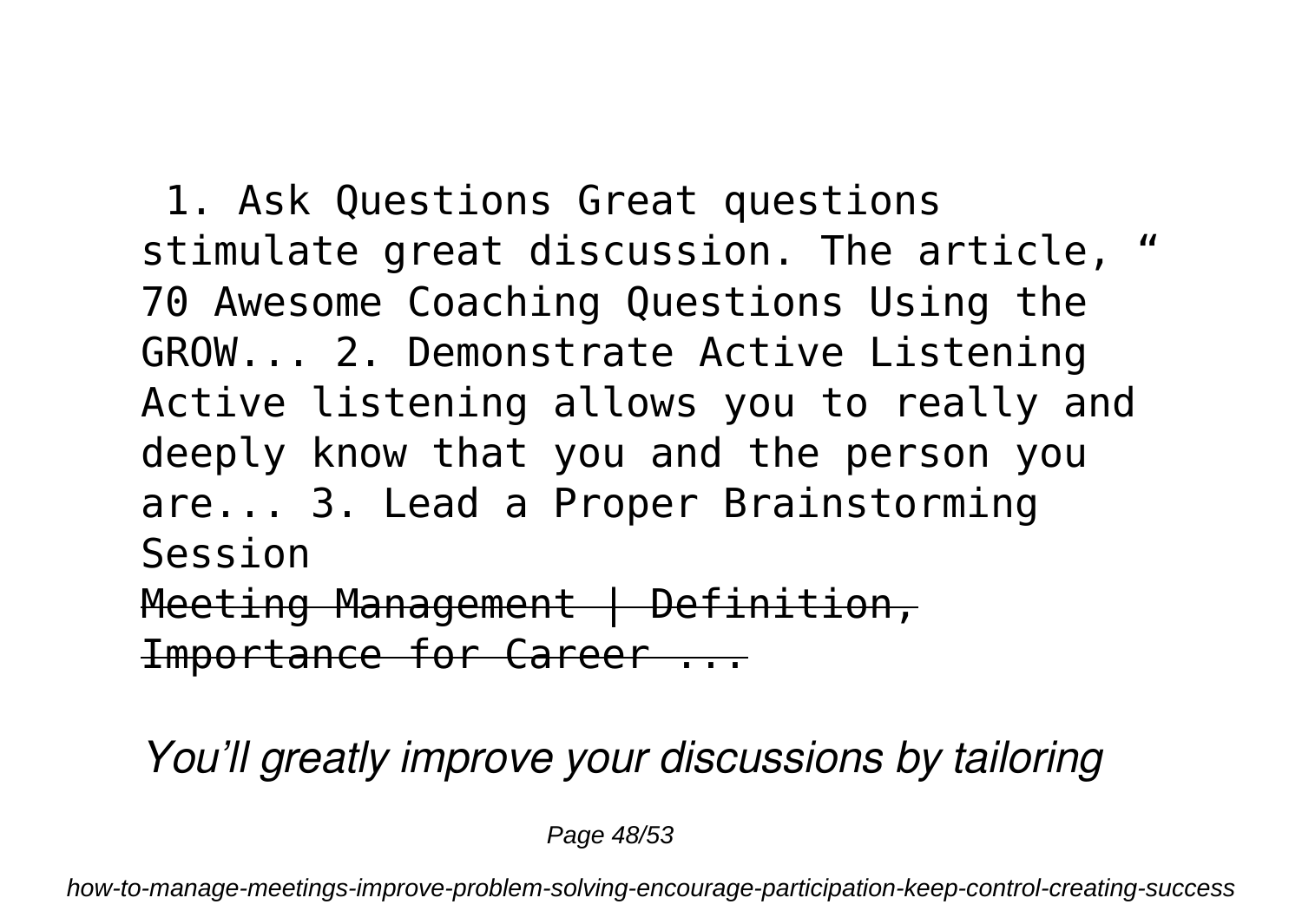*your meetings so that their objectives are aligned with the content, frequency, and duration of your meetings. Liane Davey is a team...*

*8 Strategies for Managing Meetings Successfully dummies*

*Improve management of meeting room bookings | Condeco Software*

*12 Proven Tips for Effective Meeting Management | Scoro*

#### 5 Tips for Running Effective Meetings: Improve Meeting Management Skills. Meeting Management Page 49/53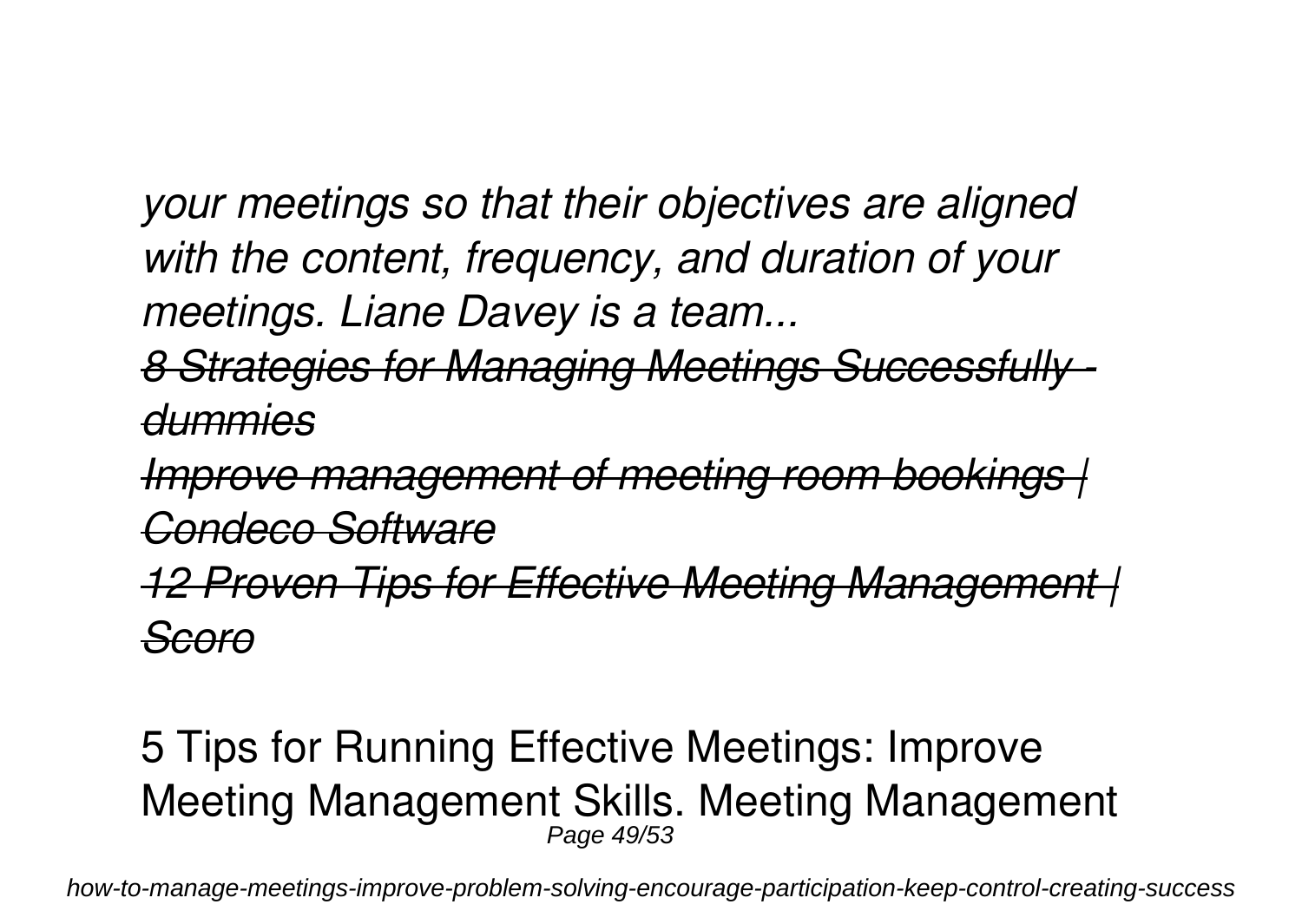Tip #1: Begin With a Purpose. One of the most important tasks you need to do to improve your management skills and hold more ... Meeting Management Tip #2: Encourage Open Discussion for More Effective ...

27 Ways To Improve Your Meeting 1. Check people's time commitments before you begin your meeting This is an important thing to do, especially when you have a diverse group of people throughout the organization attending a meeting or you have a combination of insiders and outsiders attending your meeting (e.g. customers, community members, Page 50/53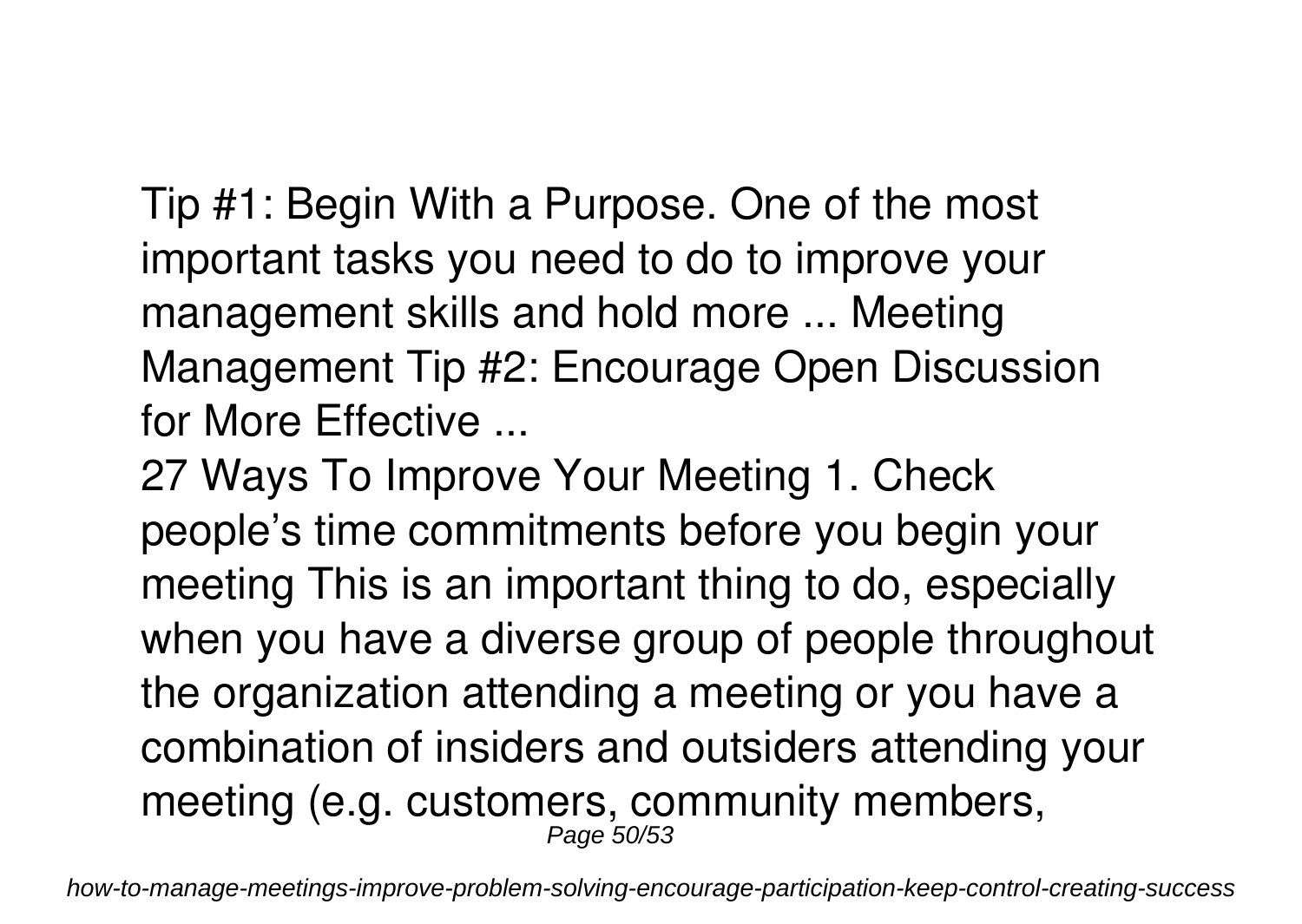### vendors).

### 27 Ways To Improve Your Meeting - The Sanaghan **Group**

To keep meetings in check, do a meeting audit every few months. Ask yourself whether each meeting is the best use of everyone's precious time. It's an approach that Lew Cirne, the chief of New...

### **Running Effective Meetings - How to Be a Meeting Host by ... How to Run an Effective Meeting - Business Guides - The**

**...**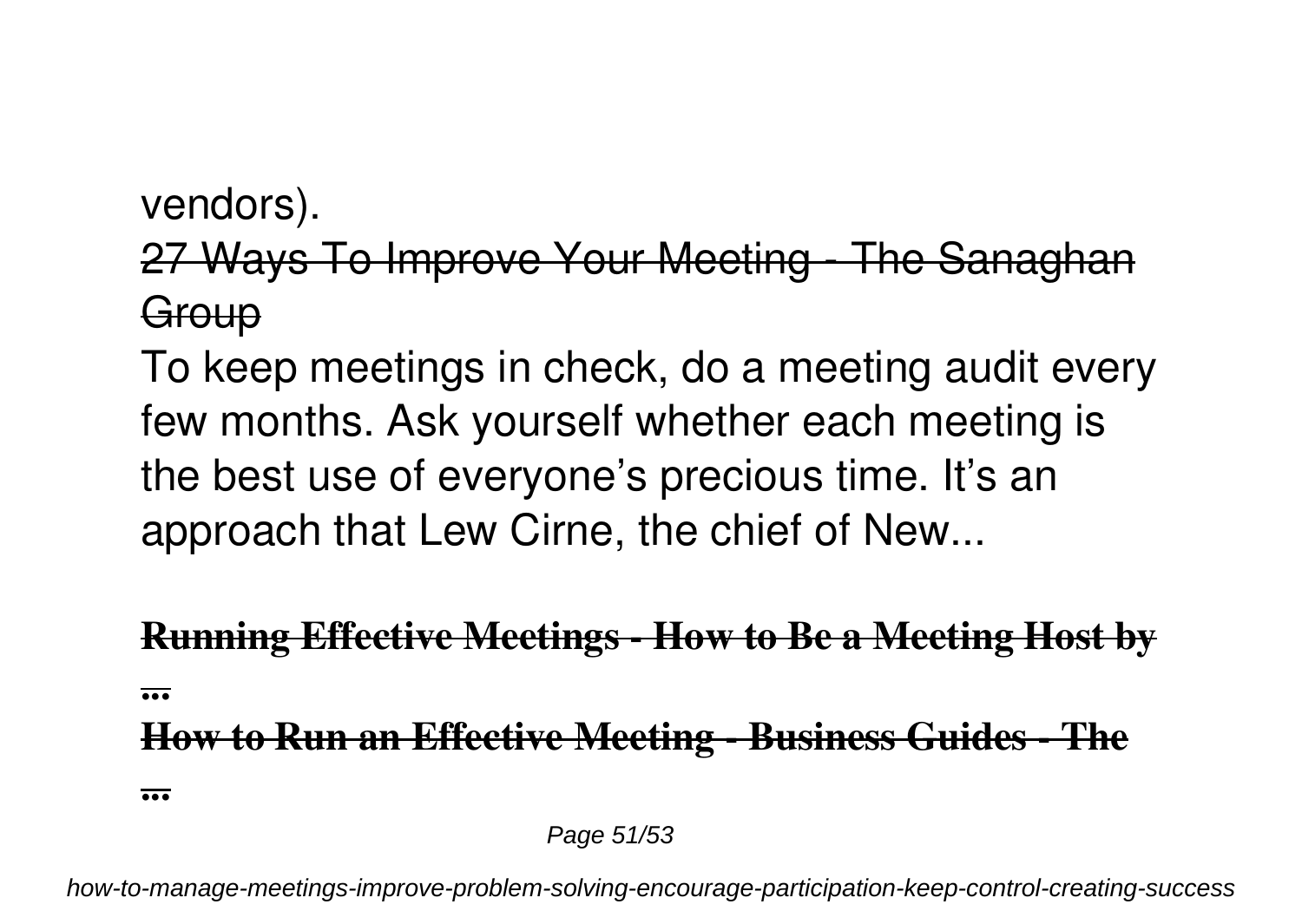**Meeting Management Practices Help Improve Productivity Meeting Management Key — Stand PAT. Some managers employ a P.A.T. approach to meetings, requiring a P urpose, an A... Start Your Meetings on Time. If you work in one of those cultures where people trickle into meetings all the way up... Keep the ... Planning and Structuring Effective Meetings | SkillsYouNeed**

**How to Make Your Management Meetings More Productive ... 16 secrets to keep your remote team engaged on meetings** Page 52/53